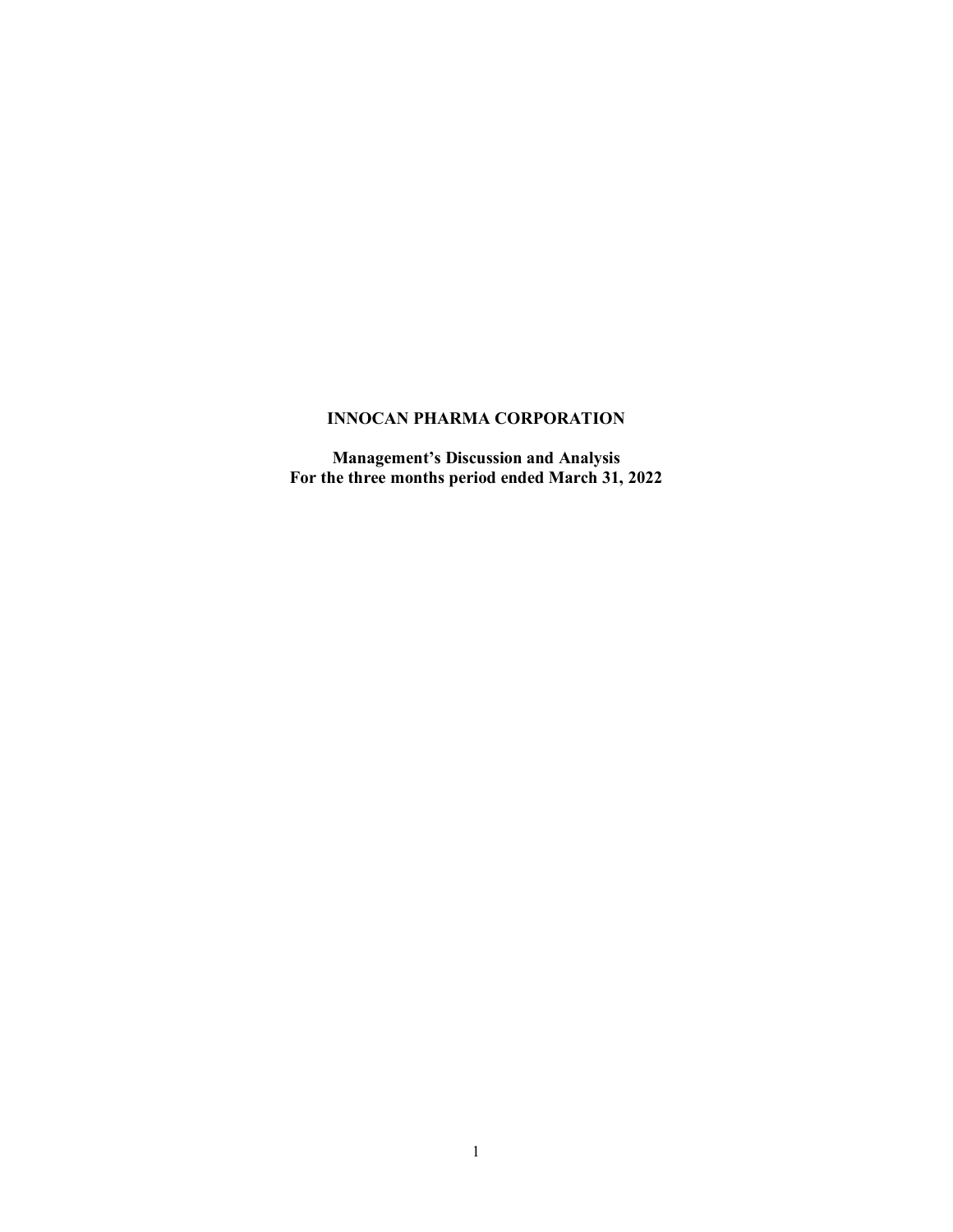### **1. MANAGEMENT'S DISCUSSION AND ANALYSIS**

The following discussion and analysis is management's assessment of the results and financial condition of Innocan Pharma Corporation (the "**Company**").

The following information should be read in conjunction with the notes to the Company's unaudited condensed consolidated financial statements for the period ended March 31, 2022, and the Company's audited consolidated financial statements and accompanying notes for the year ended December 31, 2021.

The date of this management's discussion and analysis ("**MD&A**") is May 26, 2022. The Company's comparative amounts in this MD&A have been prepared in accordance with International Financial Reporting Standards ("**IFRS**"). All dollar amounts are stated in United States dollars ("**USD**") unless otherwise indicated (for reference, "**CAD**" means Canadian dollars).

Statements in this report that are not historical facts are forward-looking statements involving known and unknown risks and uncertainties, which could cause actual results to vary considerably from these statements. Readers are cautioned not to put undue reliance on forward-looking statements.

# **CAUTIONARY STATEMENT REGARDING FORWARD-LOOKING INFORMATION**

This MD&A contains forward-looking information within the meaning of applicable Canadian securities legislation ("**forward-looking information**"). Such forward-looking information involves known and unknown risks, uncertainties and other factors which may cause the actual results, performance or achievements of the Company to be materially different from any future results, performance or achievements expressed or implied by the forward-looking information. Readers are cautioned not to place undue reliance on these forward-looking statements, which speak only as of the date the statements were made.

In some cases, these forward-looking statements can be identified by words or phrases such as "may", "believes", "expects", "will", "intends", "projects", "anticipates", "estimates", "continues", "plans", "aim", "seek" or the negative of these terms, or other similar expressions intended to identify forward-looking statements. The Company has based these forward-looking statements on current expectations and projections about future events and financial trends that they believe may affect the Company's financial condition, results of operations, business strategy and financial needs.

Forward-looking information contained herein is given as of the date of this MD&A and the Company disclaims any obligation to update any forward-looking information, whether as a result of new information, future events or results, except as may be required by applicable securities laws. There can be no assurance that forward-looking information will prove to be accurate, as actual results and future events could differ materially from those anticipated in such statements. Accordingly, readers should not place undue reliance on forward-looking information. For a description of material factors that could cause the Company's actual results to differ materially from the forward-looking statements in this MD&A, please see the section titled "Risks and Uncertainties" herein.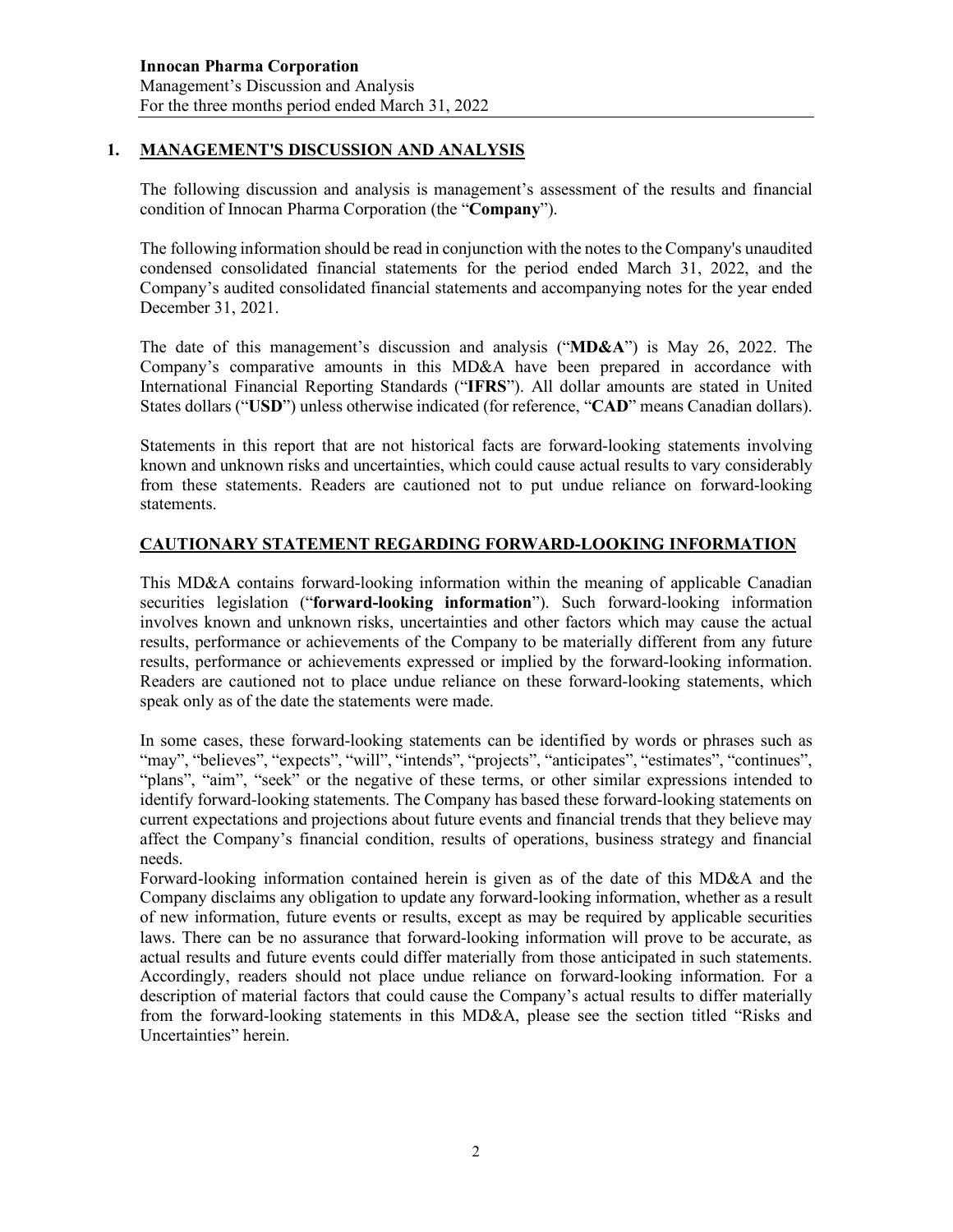## **2. DESCRIPTION OF BUSINESS**

#### **Company Overview**

Innocan Pharma Corporation was incorporated under the *Canada Business Corporations Act* on May 31, 2018. The Company's registered office is  $1015$ ,  $926 - 5$  Avenue SW Calgary, Canada and its corporate website is [www.innocanpharma.com.](http://www.innocanpharma.com/) The Company is publicly listed on the Canadian Securities Exchange trading under the symbol INNO, and is quoted in the United States on the OTCQB venture market under the symbol INNPF, and is listed for trading in Germany on the Frankfurt stock exchange under the symbol IP4. The Company is the parent company of Innocan Pharma Ltd. ("**Innocan**").

Innocan is a pharmaceutical technology company that focuses on the development of several drug delivery platforms combining cannabinoids, especially cannabidiol ("**CBD**") with other pharmaceutical ingredients as well as the development and sale of CBD-integrated pharmaceuticals as well as CBD-integrated topical products. Innocan is at a pre-clinical stage and is expected to conduct activities mainly in the United States (US), Canadian and European markets. Innocan's operations and research and development activities are based in Israel.

In October 2019, Innocan announced its plans to enter the cannabidiol (CBD) beauty market and to manufacture cannabidiol (CBD) cosmetic products. Innocan intends to be selling its CBD cosmetic products primarily in the US, Canadian and European markets. For more information on Innocan's product lines, please see details on its corporate website at [www.innocanpharma.com.](http://www.innocanpharma.com/)

References throughout to "Innocan" and the "Company" refer generally to the collective activity and operations of both entities, in aggregate.

#### **Description of the Company's Principal Businesses and Operations**

#### **Company**'**s Activity Under Research Agreements**

On January 13, 2022, the Company announced a second amendment (the "Second Amendment") to the research and license agreement with Yissum Research Development Company of the Hebrew University of Jerusalem Ltd. ("Yissum") in connection with the evaluation of the efficacy of the Company's CBD-loaded liposome platform technology ("LPT") in treating dogs. Pursuant to the Second Amendment, Yissum will conduct additional research related to liposomal CBD on dogs (the "Additional Research") for an additional research fee of \$100,000. The Additional Research will be performed by Professor Merav Shamir of the veterinary neurology and neurosurgery department at the Koret School of Veterinary Medicine Hospital, Hebrew University of Jerusalem for a period of six months, in accordance with a new research program and budget which will supplement the previous research program pursuant to the original research and license agreement. The Company expects to initiate licensing discussions regarding the veterinarian application of this form of CBD therapy within the next 12 months, and to proceed to the safety testing stages throughout 2023, subject to the terms of the license agreement. The Company estimates the costs of the current stage for the next 12 months to be approximately \$1,200,000. Any approvals will be determined based on the future business arrangements regarding licensing.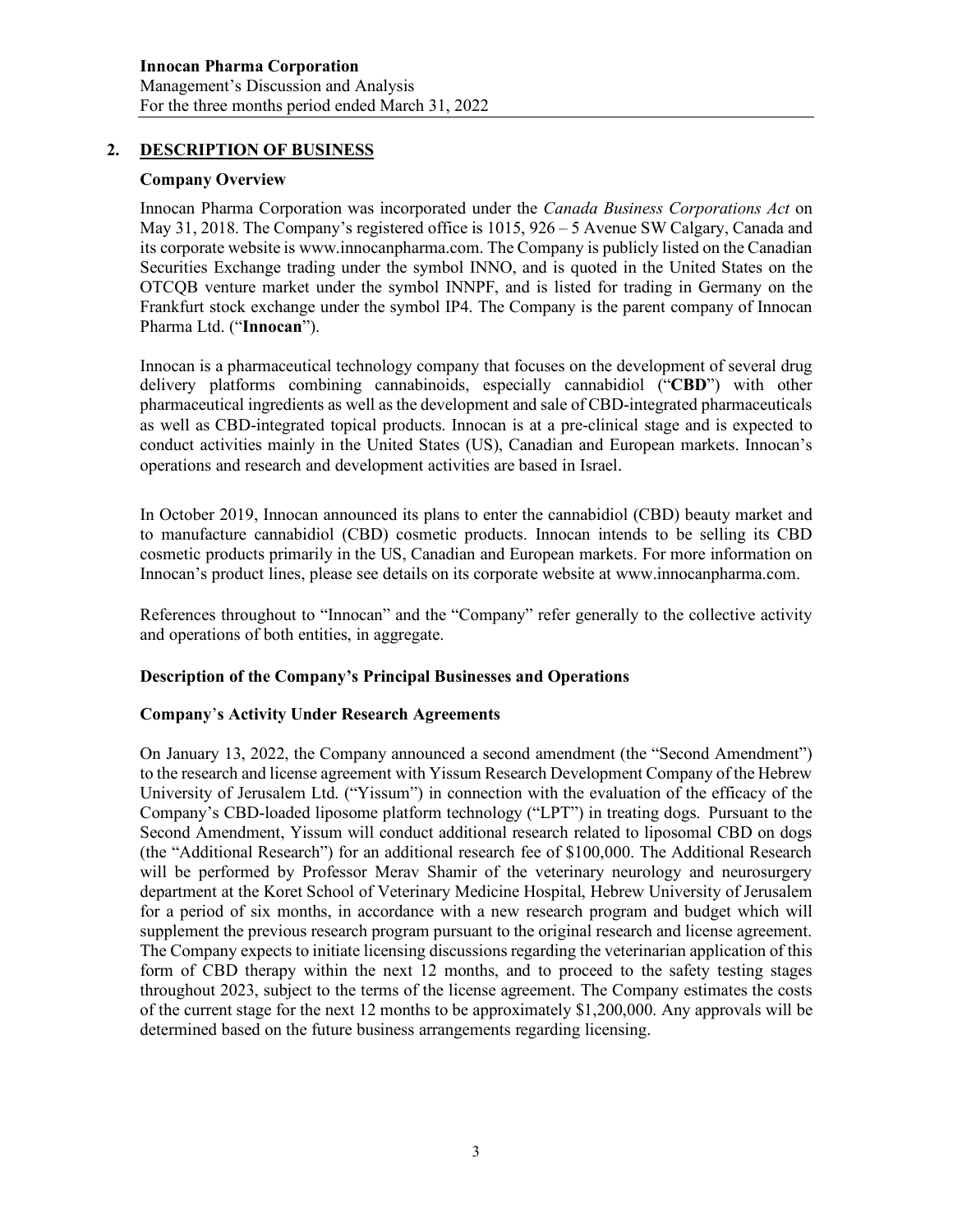On January 17, 2022, the Company announced that it inaugurated its first drug research and development lab at Biohouse Labs at Hadassah Medical Center in Jerusalem to accelerate the Company's LPT development. The Company's development program is focused on improving and optimizing LPT characterization methods and upscaling capabilities. A staff of six individuals (scientists and scientific assistants) are working on the accelerated development of the LPT technology.

On March 8, 2022, the Company reported a positive result from the use of its CBD LPT on a dog suffering from osteoarthritis of the hip and elbow joint (causing inability of the dog to walk and stand up, as well as intense pain and a low activity rate). CBD LPT injection was provided as a treatment and led to a decrease in pain and improved activity and vitality, as reported by the dog's owner. The CBD was administered to the dog and the Company's LPT remained in the dog's plasma for 28 days.

On March 28, 2022, the Company reported the successful completion of its CBD liposome physicochemical characterization.

The table below provides a description of each of Innocan's major projects. More stages are required in order to receive full regulatory approval. Forward-looking information is based on estimations at the time of this report. Actual results may vary.

| <b>Milestones</b>                    | <b>Milestone status</b>                          | <b>Expenditures</b><br><b>Incurred to Date</b><br>(USS)                          | <b>Estimated Costs to</b><br><b>Achieve Milestone</b><br>(US\$) | <b>Expected Time</b><br><b>Period</b> |
|--------------------------------------|--------------------------------------------------|----------------------------------------------------------------------------------|-----------------------------------------------------------------|---------------------------------------|
|                                      | Project: CBD-loaded exosomes (the "CLX Project") |                                                                                  |                                                                 |                                       |
| Literature research                  | Concluded                                        |                                                                                  |                                                                 |                                       |
| Exosome production                   | Undergoing production                            | 50,000                                                                           | 90,000                                                          | On-going                              |
| Exosome<br>characterization          | Undergoing production                            | Part of the payment to<br>Ramot. See Ramot<br>Research Agreement<br>costs below. | See Ramot Research<br>Agreement costs below.                    | Complete                              |
| CBD synthesis for<br>Exosome loading | Work undergoing                                  | 150,000                                                                          | 50,000                                                          | Q <sub>2</sub> 2 <sub>2</sub>         |
| Loading the CBD in<br>the Exosome    | Work undergoing                                  | Part of the payment to<br>Ramot, See Ramot<br>Research Agreement<br>costs below. | See Ramot Research<br>Agreement costs below.                    | O <sub>2</sub> -3 2 <sub>2</sub>      |
| In - Vitro                           | Work undergoing                                  | Part of the payment to<br>Ramot. See Ramot<br>Research Agreement<br>costs below. | See Ramot Research<br>Agreement costs below.                    | Q3 22                                 |
| Production of the<br><b>CLX</b>      | In preparation                                   | Part of the payment to<br>Ramot. See Ramot<br>Research Agreement<br>costs below. | See Ramot Research<br>Agreement costs below.                    | O <sub>3</sub> 2 <sub>2</sub>         |
| In-Vivo (animal<br>study)            | In preparation                                   | Part of the payment to<br>Ramot. See Ramot<br>Research Agreement                 | See Ramot Research<br>Agreement costs below.                    | $Q3-22$                               |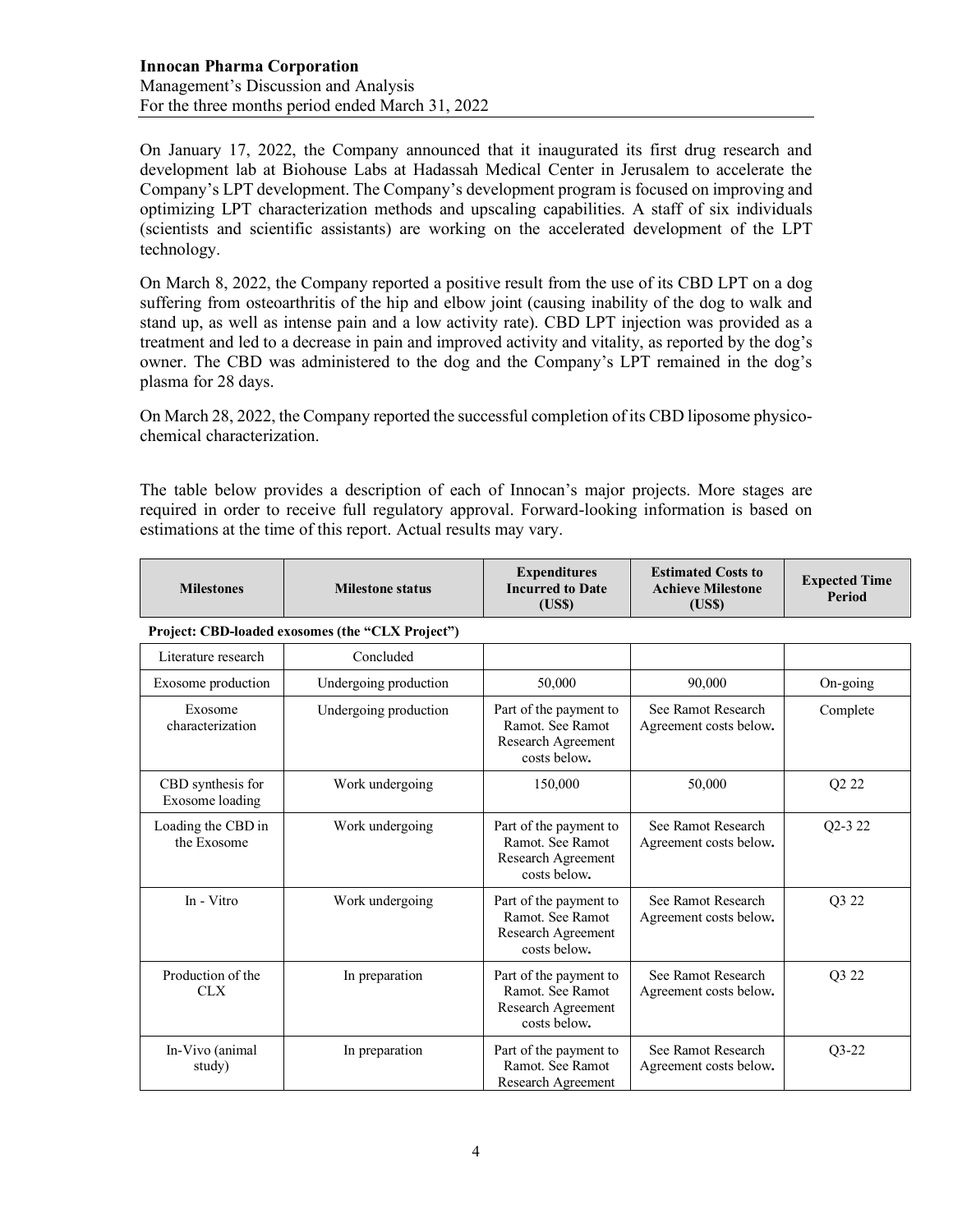### **Innocan Pharma Corporation**

#### Management's Discussion and Analysis For the three months period ended March 31, 2022

| <b>Milestones</b>                                                                                                                          | <b>Milestone status</b>                                      | <b>Expenditures</b><br><b>Incurred to Date</b><br>( <b>USS</b> )      | <b>Estimated Costs to</b><br><b>Achieve Milestone</b><br>(US\$)       | <b>Expected Time</b><br>Period                                                                                                                                                                                                                 |
|--------------------------------------------------------------------------------------------------------------------------------------------|--------------------------------------------------------------|-----------------------------------------------------------------------|-----------------------------------------------------------------------|------------------------------------------------------------------------------------------------------------------------------------------------------------------------------------------------------------------------------------------------|
|                                                                                                                                            |                                                              | costs below.                                                          |                                                                       |                                                                                                                                                                                                                                                |
| Safety in animals<br>(including<br>Pharmacokinetic,<br>toxicity, bio-<br>distribution)                                                     | Waiting for animal model<br>results                          |                                                                       | 600,000                                                               | $Q4 22 - Q4 23$                                                                                                                                                                                                                                |
| Ramot Research<br>Agreement                                                                                                                |                                                              | 1,030,000                                                             | 1,070,000                                                             |                                                                                                                                                                                                                                                |
| <b>Total pre-clinical</b>                                                                                                                  |                                                              | 1,230,000                                                             | 1,810,000                                                             |                                                                                                                                                                                                                                                |
|                                                                                                                                            | Project: CBD Loaded Liposomes Technology (the "LPT Project") |                                                                       |                                                                       |                                                                                                                                                                                                                                                |
| Development of<br>initial matrix of<br>liposomal<br>formulations of<br>cannabidiol                                                         | Concluded                                                    | Part of the payment to<br>Yissum. See Yissum<br>Research costs below. | Part of the payment to<br>Yissum. See Yissum<br>Research costs below. |                                                                                                                                                                                                                                                |
| Characterization of<br>the physicochemical<br>properties, drug<br>loading, short-term<br>stability and release in<br>the presence of serum | Concluded                                                    | Part of the payment to<br>Yissum, See Yissum<br>Research costs below. | Part of the payment to<br>Yissum. See Yissum<br>Research costs below. |                                                                                                                                                                                                                                                |
| Small animal study                                                                                                                         | concluded                                                    | Part of the payment to<br>Yissum. See Yissum<br>Research costs below. | Part of the payment to<br>Yissum. See Yissum<br>Research costs below. |                                                                                                                                                                                                                                                |
| Animal study of<br>different indications                                                                                                   | On-going                                                     | Part of the payment to<br>Yissum. See Yissum<br>Research costs below. | Part of the payment to<br>Yissum. See Yissum<br>Research costs below. | Q4 21 - Q4 22                                                                                                                                                                                                                                  |
| Safety in animals<br>(including)<br>Pharmacokinetic,<br>toxicity, bio-<br>distribution)                                                    | Waiting to animal model results                              |                                                                       | 500,000                                                               | Q4 22-Q4 23                                                                                                                                                                                                                                    |
| Yissum Research                                                                                                                            |                                                              | 2,300,000                                                             | 1,750,000                                                             | The Company and<br>Yissum entered<br>negotiations for a<br>new research and<br>license agreement<br>for the next phase<br>of the research.<br>The Company is<br>intending to sign a<br>sub-licensing<br>agreement before<br>reaching Phase II. |
| <b>Total Pre-Clinical</b><br>(including safety)                                                                                            |                                                              | 2,300,000                                                             | 2,250,000                                                             |                                                                                                                                                                                                                                                |
| Veterinary application                                                                                                                     |                                                              |                                                                       | 1,200,000                                                             | H <sub>2</sub> 23                                                                                                                                                                                                                              |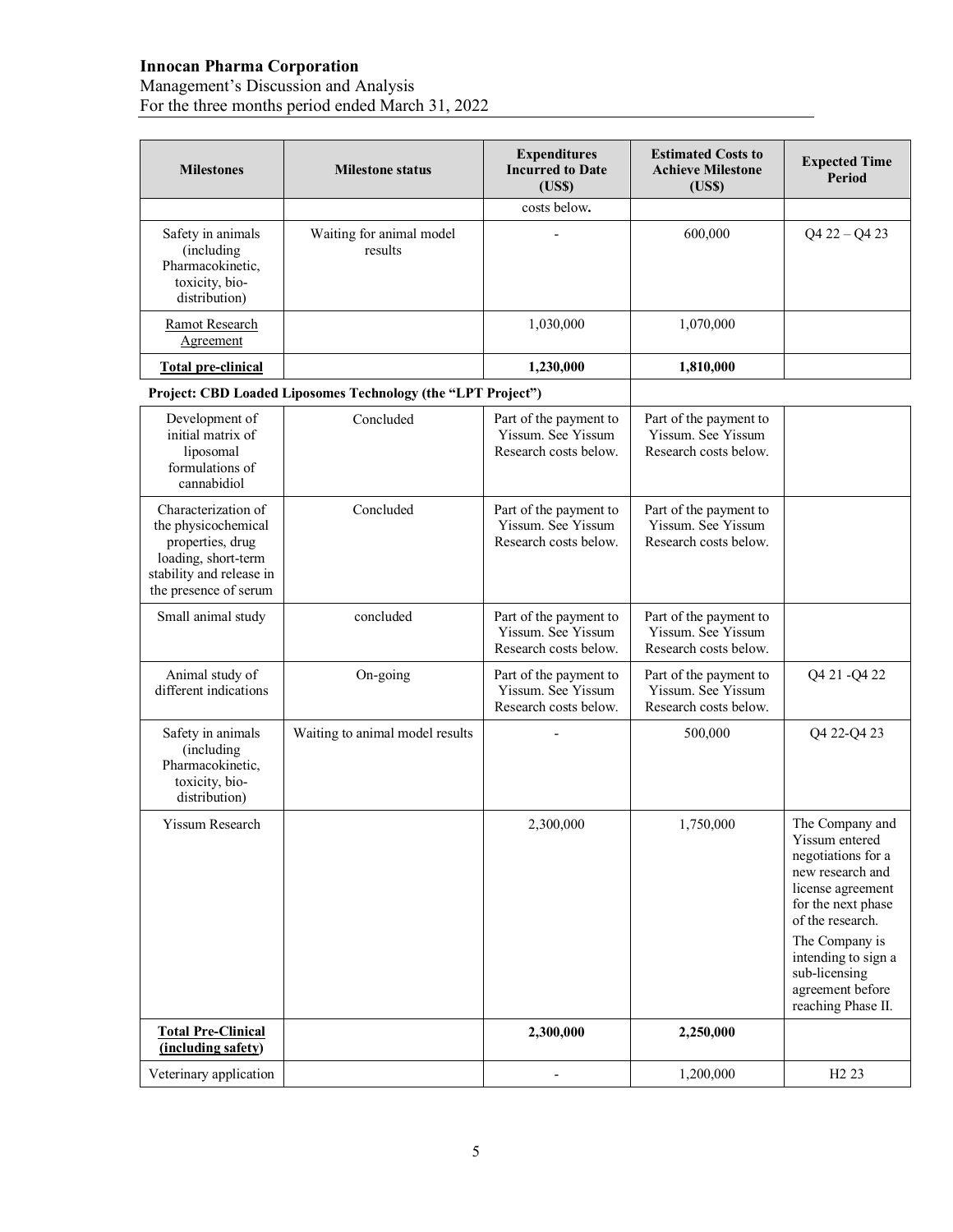### **Innocan Pharma Corporation**

Management's Discussion and Analysis For the three months period ended March 31, 2022

| <b>Milestones</b>  | <b>Milestone status</b>                                      | <b>Expenditures</b><br><b>Incurred to Date</b><br>(US\$) | <b>Estimated Costs to</b><br><b>Achieve Milestone</b><br>(US\$)                                                                                                 | <b>Expected Time</b><br><b>Period</b> |
|--------------------|--------------------------------------------------------------|----------------------------------------------------------|-----------------------------------------------------------------------------------------------------------------------------------------------------------------|---------------------------------------|
| clinical use study |                                                              |                                                          |                                                                                                                                                                 |                                       |
|                    | Project: CBD - OTC & Derma cosmetic (the "Topicals Project") |                                                          |                                                                                                                                                                 |                                       |
|                    | Production & registration<br>submission done                 | 1,040,000                                                | Budget depends on<br>many parameters, such<br>as nature of distribution<br>agreements to be<br>signed, COVID-19<br>effect on the market.<br>regulatory changes. | On-Going                              |
|                    | Marketing & brand recognition                                | 600,000                                                  | 500,000                                                                                                                                                         | On-Going                              |
|                    | Efficacy studies                                             | 20,000                                                   | 100,000                                                                                                                                                         | On-Going                              |

In general, and as is the case for each of the CLX Project and the LPT Project, in order to develop a new treatment, drug or medical procedure in a clinical research and development context, the following phases are required:

**Preclinical**: this phase involves the testing in non-human subjects to gather information regarding efficacy, toxicity and pharmacokinetic data; particularly oral bioavailability and half-life of the given drug or treatment.

**Phase I**: this phase introduces "dose-ranging" on healthy volunteers or genuine patients (this depends on the indication, but could also be considered Phase I/II); the purpose of this phase is to evaluate safety.

**Phase II**: this phase involves further testing of the given drug or treatment on participants to assess efficacy and monitor for any side effects.

**Phase III**: this phase expands testing of the given drug or treatment on participants in larger numbers to similarly assess for efficacy, effectiveness and safety.

**Phase IV:** Post marketing surveillance in public.

With respect to each of the CLX Project and the LPT Project, the Company is in the Preclinical phase of the research and development. In order to commercialize the CLX Project and LPT Project, each of the above-noted phases will need to be completed. The timeline for completion of the CLX Project and LPT Project is unknown at this time.

Regarding the known costs of the CLX Project, LPT Project and Topicals Project, the Company projects the following, as related to its commitments to fund research and development over the next five years: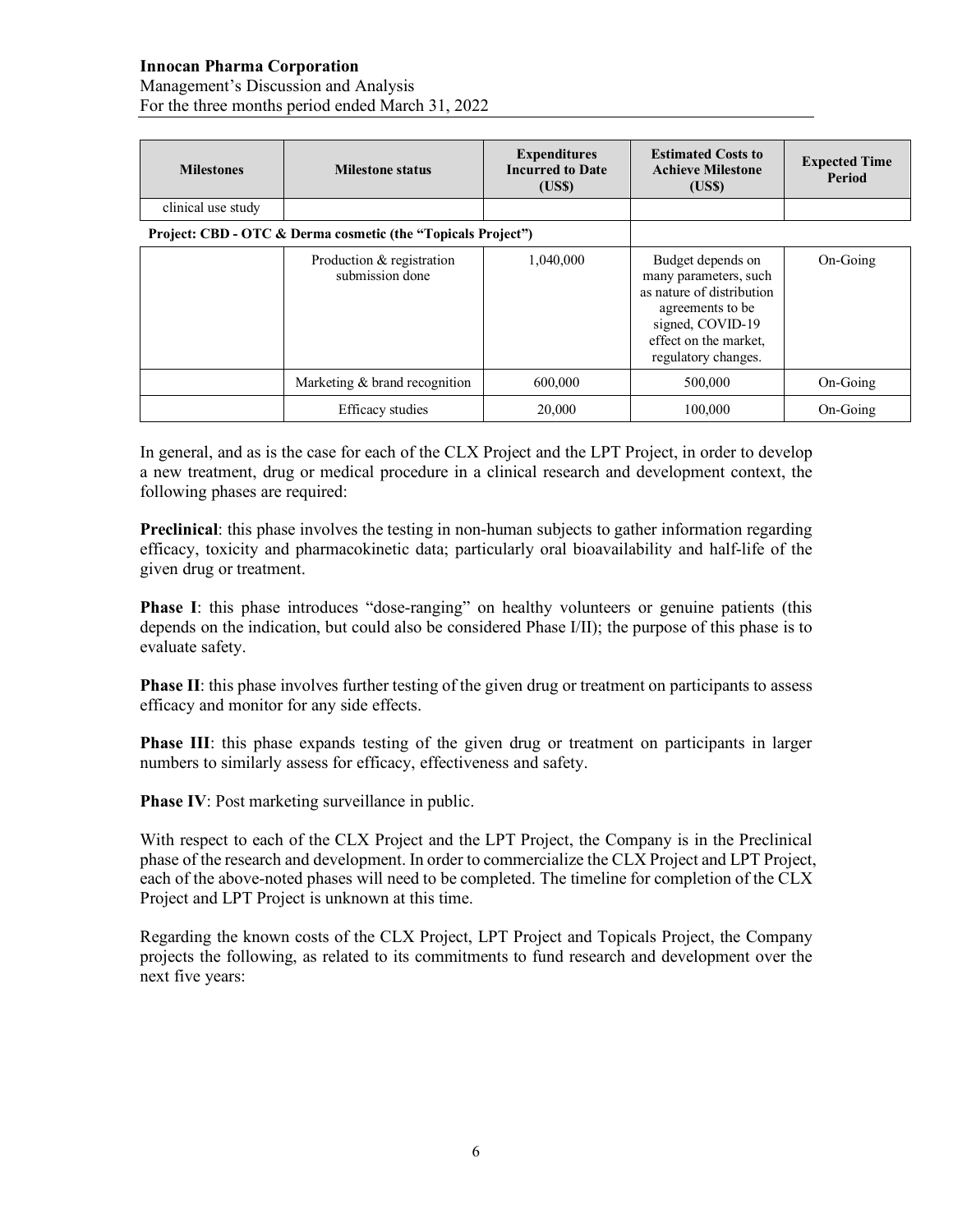### **Innocan Pharma Corporation**

Management's Discussion and Analysis For the three months period ended March 31, 2022

| <b>Business</b><br>activity | <b>Term of signed</b><br>agreement/commitment                       | <b>Expected US\$</b><br>commitment for<br>the term | <b>Two-year expected</b><br>budget $(1,3)$ | Expected five year status $^{(2)}$                                                                                                                        |
|-----------------------------|---------------------------------------------------------------------|----------------------------------------------------|--------------------------------------------|-----------------------------------------------------------------------------------------------------------------------------------------------------------|
| <b>CLX</b>                  | Ramot (Tel Aviv University) –<br>current until Q4 23                | 900,000                                            | 4,400,000                                  | At least one licensing<br>agreement, clinical stage.                                                                                                      |
| <b>LPT</b>                  | Yissum (Hebrew University of<br>Jerusalem) – current until Q4<br>23 | 1,750,000                                          | 5,600,000                                  | At least one licensing<br>agreement, clinical stage                                                                                                       |
| Topicals                    | No signed agreements carrying<br>any financial commitment           | N/A                                                | see comment                                | Budget depends on many<br>parameters, such as nature of<br>distribution agreements to be<br>signed, COVID-19 effect on the<br>market, regulatory changes. |

**Notes:**

(1) This budget is a forward-looking budget. Actual budget may vary, as the project develops.

(2) The status of the project depends on actual achievements of the research. Actual results may vary, based on the research and development success and the Company's ability to translate those achievements into licensing agreements and/or sales.

(3) Amounts may vary based on signing of future licensing agreements.

#### **Sales, Marketing and Business Development**

The expenses addressed below are to be incurred to broadly develop general brand recognition of the Company and its products in a number of jurisdictions (principally, the US and EU). These costs also relate to development of relationships with potential third party distributors, licensees and wholesalers at the production and distribution end of the product chain, developing relationships with third parties potentially utilizing the Company's services, and promoting product awareness and product attributes with medical, pharmaceutical and other healthcare individuals and enterprises, as well as consumers.

| <b>Business Objective</b>                             | <b>Estimated Cost Related</b><br>to Business Objectives<br>(CAD) | <b>Time Period</b> |
|-------------------------------------------------------|------------------------------------------------------------------|--------------------|
| Continuing building brand and reputation<br>awareness | ~10000                                                           | 2022-2023          |
| Online and offline marketing                          | $\sim$ 350,000                                                   | 2022-2023          |
| Distributors marketing support                        | ~10000                                                           | 2022-2023          |
| Personnel                                             | ~1,400,000                                                       | 2022-2023          |
| Public relations                                      | $\sim$ 200.000                                                   | 2022-2023          |
| Business development                                  | $\sim$ 200,000                                                   | 2022-2023          |
| Total:                                                | \$3,250,000                                                      |                    |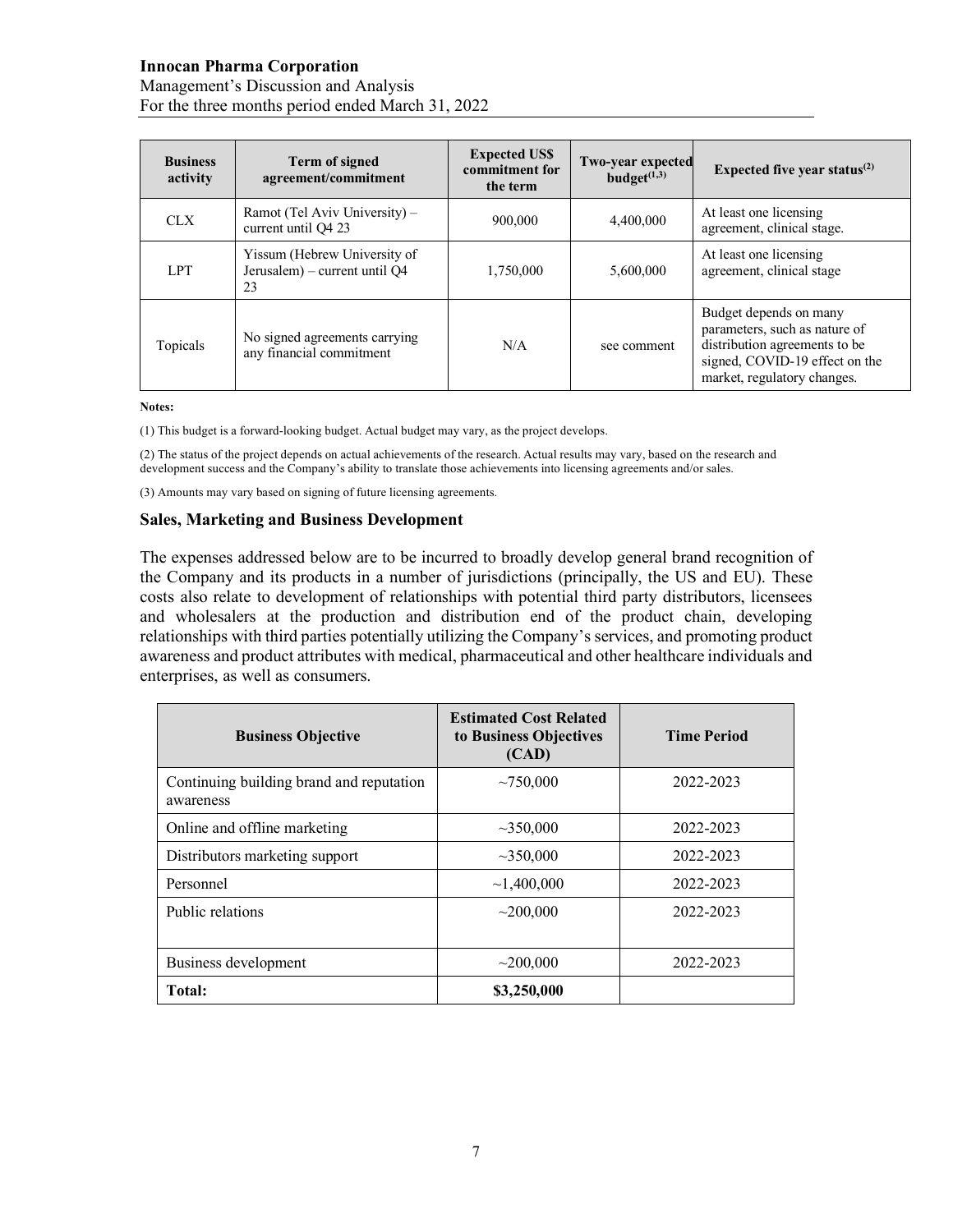### **Other Businesses and Operations**

On February 7, 2022, the Company announced the addition of Dr. Kenji Kitatani, former executive officer of Sony Corporation, to the Company's advisory committee, as an advisor to the Asian markets.

On March 4, 2022, the Company announced the appointment of Dr. Eyal Kalo as research and development project manager. In this new role Dr. Eyal Kalo will coordinate internal and external research and development projects, assist in the development progress and manage the cross functional aspects of Innocan's pharma projects.

## **Significant Financial Developments during the Period**

- 1. On January 13, 2022, Innocan announced the Second Amendment to the research and license agreement with Yissum Research Development Company of the Hebrew University of Jerusalem Ltd. ("Yissum"), entered on January 21, 2020. As part of the Second Amendment, Innocan agreed to finance additional research in a total amount of approximately US\$100,000 in two installments over a period of six months. During the three months period ended March 31, 2022, Innocan made the first installment, in a total amount of approximately US\$50,000.
- 2. On December 6, 2021, Innocan entered into a license and research agreement with Ramot at Tel Aviv University Ltd., under which InnoCan agreed to finance additional research in a total amount of approximately US\$1,180,000, over a period of 21 months, in four installments. During the three months period ended March 31, 2022, Innocan paid one installment, in a total amount of US\$270,000 and a license fee in an amount of US\$20,000. Innocan is obligated to pay the second installment during 2022, in the amount of US\$309,000. The payment of the third and fourth installments is dependent on the progress of the research.

## **Financial Review**

The following financial data was prepared in accordance with IFRS and is presented for the three months period ended March 31, 2022. See below discussion for period over period variations.

|             | <b>March 31,</b><br>2022 | <b>December</b><br>31, 2021 | <b>September</b><br>30, 2021 | <b>June 30,</b><br>2021 | March 31,<br>2021 | <b>December</b><br>31, 2020 | September<br>30, 2020 | <b>June 30,</b><br>2020 |
|-------------|--------------------------|-----------------------------|------------------------------|-------------------------|-------------------|-----------------------------|-----------------------|-------------------------|
| Revenues    | 260                      | 16                          | 54                           | 89                      | 37                | 8                           |                       |                         |
| <b>COGS</b> | 175                      | 6                           | 23                           | 33                      | 13                |                             |                       |                         |

## **Summary of quarterly results (USD in thousands, except for per share data):**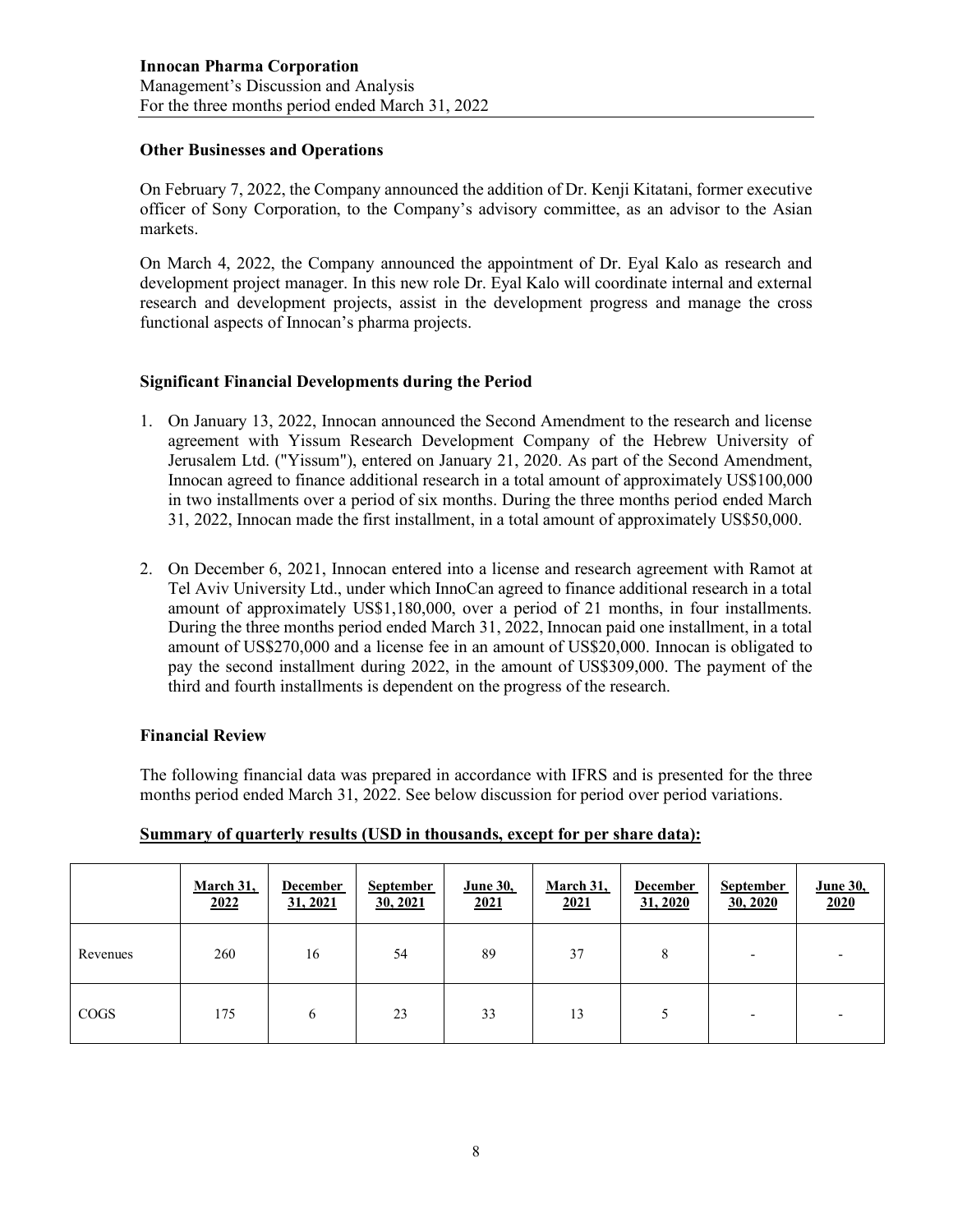## **Innocan Pharma Corporation** Management's Discussion and Analysis For the three months period ended March 31, 2022

| Selling and<br>marketing<br>expense       | 546                      | 880     | 406                      | 386                      | 823                      | 348                      | 191                      | 206     |
|-------------------------------------------|--------------------------|---------|--------------------------|--------------------------|--------------------------|--------------------------|--------------------------|---------|
| Research and<br>development<br>expense    | 477                      | 311     | 211                      | 375                      | 502                      | 425                      | 491                      | 488     |
| General and<br>administrative<br>expense  | 881                      | 790     | 1.038                    | 378                      | 1,199                    | 482                      | 486                      | 399     |
| Issuance<br>expense                       | $\overline{\phantom{a}}$ | 302     | $\overline{\phantom{a}}$ | $\overline{\phantom{a}}$ | $\overline{\phantom{a}}$ | $\overline{\phantom{a}}$ | $\overline{\phantom{a}}$ | 321     |
| Total operating<br>loss                   | 1,819                    | 2,273   | 1,624                    | 1,083                    | 2,500                    | 1,252                    | 1,168                    | 1,414   |
| Total finance<br>expense<br>(income), net | (1,090)                  | (1,668) | 2,009                    | (46)                     | 2,316                    | 5,039                    | 393                      | 351     |
| Total<br>comprehensive<br>loss (profit)   | 729                      | 605     | 3,633                    | 1,037                    | 4,816                    | 6,291                    | 1,561                    | 1,765   |
| Basic (loss) per<br>share                 | (0.003)                  | (0.003) | (0.016)                  | (0.005)                  | (0.024)                  | (0.036)                  | (0.009)                  | (0.012) |
| Diluted (loss)<br>per share               | (0.003)                  | (0.003) | (0.016)                  | (0.005)                  | (0.024)                  | (0.036)                  | (0.009)                  | (0.012) |

# **Three Months Period Ended March 31, 2022, compared to the Three Months Period Ended March 31, 2021**

#### *Revenues*

For the three months period ended March 31, 2022, revenues amounted to US\$260,000 compared to US\$37,000 for the three months period ended March 31, 2021. The increase in revenues of US\$223,000 is mainly attributed to the increase in revenues from on-line sales platforms.

For the year ended December 31, 2021, revenues amounted to USD 196,000.

The revenues for the Q1, 2022, amounted to USD 260,000, represent an increase of 32% compared to the year 2021

#### *Selling and Marketing Expenses*

For the three months period ended March 31, 2022, selling and marketing expenses amounted to US\$546,000 (US\$478,000 not including non-cash share-based compensation expenses) compared to US\$823,000 (US\$608,000 not including non-cash share-based compensation expenses) for the three months period ended March 31, 2021. Of the total decrease of US\$277,000, an amount of US\$147,000 was attributed to a decrease in share-based compensation expenses as a result of fewer options that were granted during the three months period ended March 31, 2022 (to selling and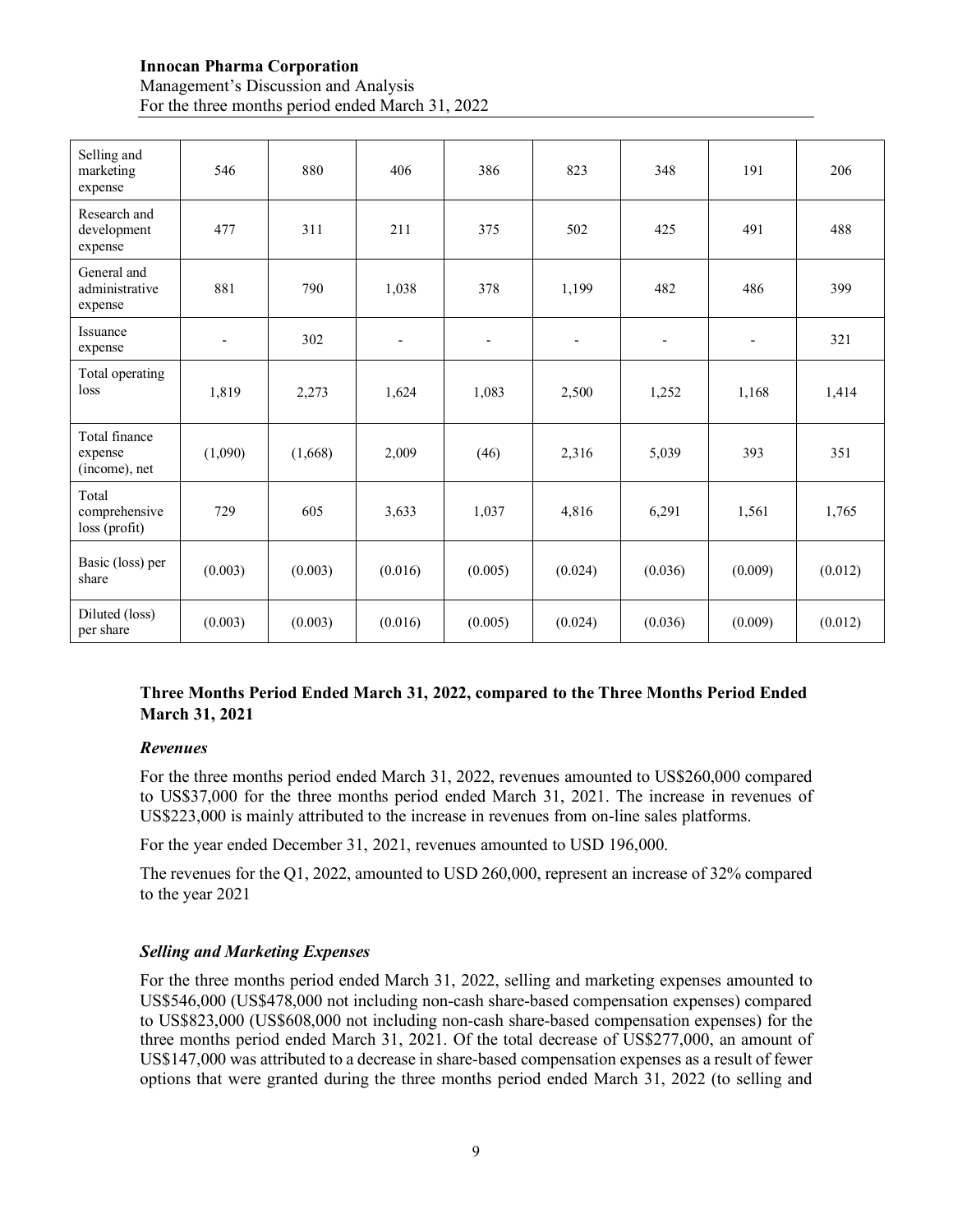marketing service providers and employees of the Company) compared to the three months period ended March 31, 2021. This expense is a non-cash item and does not influence the cash flows of the Company nor results in negative cash flow. The remainder of the decrease in selling and marketing expenses was mainly as a result of a decrease in service provider expenses during the three months period ended March 31, 2022, compared to the three months period ended March 31, 2021. The Company commenced selling its products toward the end of 2020, and during the three months ended March 31, 2021, incurred a large amount of selling and marketing expenses in order to create brand recognition to its new brand. During the three months period ended March 31, 2022, the Company continued to search for new business opportunities, develop its marketing materials, and prepared to launch its product lines, SHIR and SYNONY.

## *Research and Development Expenses*

For the three months period ended March 31, 2022, research and development expense amounted to US\$477,000 compared to US\$502,000 for the three months period ended March 31, 2021. The decrease, of US\$25,000, is mainly attributed to a decrease in the research expenses related to the research and license agreement with Yissum, which ended in July 2021. Currently, a new research agreement, for the next phase of the research, is being negotiated between the Company and Yissum.

## *General and Administrative Expenses*

For the three months period ended March 31, 2022, general and administrative expense amounted to US\$881,000 (US\$579,000 not including non-cash share-based compensation expense) as compared to US\$1,199,000 (US\$360,000 not including non-cash share-based compensation expense) for the three months period ended March 31, 2021. The decrease of US\$318,000 in general and administrative expenses compared to the three months period ended March 31, 2021, is attributed mainly to the following changes:

- share-based compensation expenses, which is a non-cash item and does not affect the cash flows of the Company or result in any negative cash flow, decreased by US\$537,000 as a result of fewer options that were granted during the three months period ended March 31, 2022, compared to the three months period ended March 31, 2021;
- professional services expenses increased by US\$119,000 in the three months period ended March 31, 2022, compared to the three months period ended March 31, 2021, mainly due to increase in activity of a subsidiary company, B.I. Sky Global Ltd., which commenced its activity toward the end of 2021, and as such, did not incur any expenses in the three months period ended March 31, 2021.

## *Finance Expense (income)*

For the three months period ended March 31, 2022, net finance income amounted to US\$1,090,000 as compared to a net finance expense of US\$2,316,000 for the three months period ended March 31, 2021. The change in finance expense and income, was mainly as a result of changes in fair value of warrants outstanding during the three months period ended March 31, 2022, compared with the changes in fair value of warrants outstanding during the three months period ended March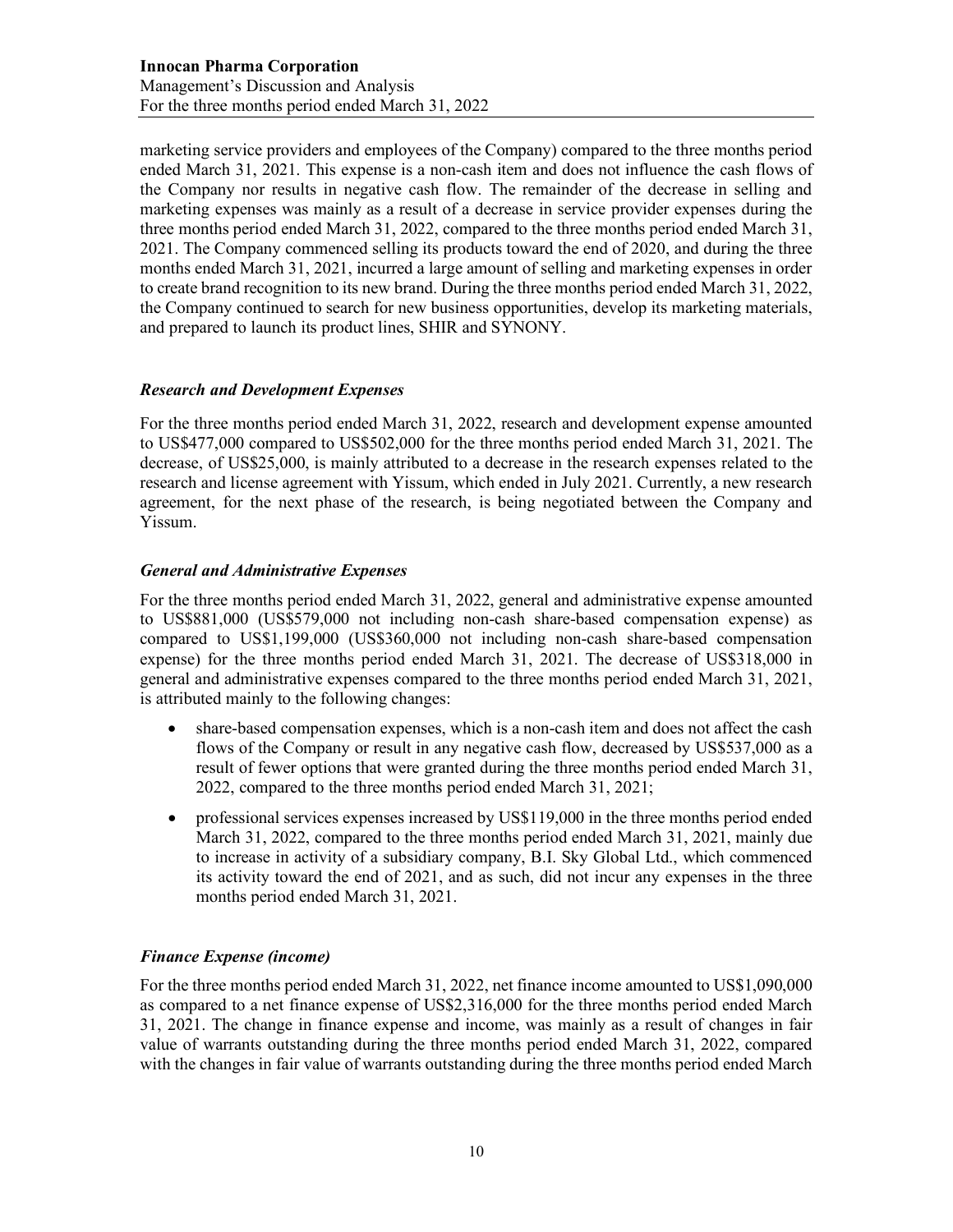31, 2021. This change in fair value of warrants outstanding is mainly affected by the share price of the Company (which decreased during the three months period ended March 31, 2022 and increased during the three months period ended March 31, 2021) and the amount of warrants outstanding. The number of warrants outstanding decreased significantly from March 31, 2021, to March 31, 2022, as a result of warrant exercises (see also "Other information" below). The decrease in net finance expenses resulting from changes in fair value, is a non-cash item, and does not affect the cash flows of the Company or result in any negative cash flow.

Further details on changes in expenses for the previous year presented in the table above can be found at relevant Management Discussion and Analysis documents and Management Information Circulars, that have been filed with Canadian securities regulatory authorities and are available at www.sedar.com.

# **3. LIQUIDITY AND CAPITAL RESOURCES**

On October 13, 2021, the Company completed a private placement, the proceeds of which are being used to fund the research, development and commercialization of the Company's technology and marketing activities (the "**October 2021 Private Placement**"). Should the Company be unable to continue to obtain financing and or commence earning revenue to sustain a commercial operation, the Company may be unable to continue as a going concern.

Since inception, the Company has generated an amount of revenue lower than its operational expenses. The Company believes it has the capability to continue financing itself in the foreseeable future, through the issuance of equity. The Company has incurred an accumulated deficit of US\$25,261,000 since inception (much of this deficit was a result of the changes in finance expense, which is a non-cash item, and does not affect the cash flows of the Company or resulting in any negative cash flow). These events or conditions, along with other matters, indicate that a material uncertainty exists that may cast significant doubt on the Company's ability to continue as a going concern. These uncertainties have been addressed, in part, by the completion of the October 2021 Private Placement, and by funds received during the year ended December 31, 2021 from warrants exercised.

As of March 31, 2022, the Company had working capital of US\$10,758,000, compared with US\$12,035,000 on December 31, 2021, which consisted of current assets of cash and cash equivalents, trade receivables, other accounts receivable and inventory, and trade accounts payable, other accounts payable and accrued liabilities. The working capital above is a non-GAAP measure since it does not include the balance of the warrants under current liabilities. The warrants balance was not included since it has no effect on the future cash flow of the Company, and not current or future payments are required to be made by the Company.

As of the date of this MD&A, the Company anticipates raising additional funds in the future to support additional research and development costs and to have sufficient resources to support its operations, including the payment of current and non-current liabilities, as they become due.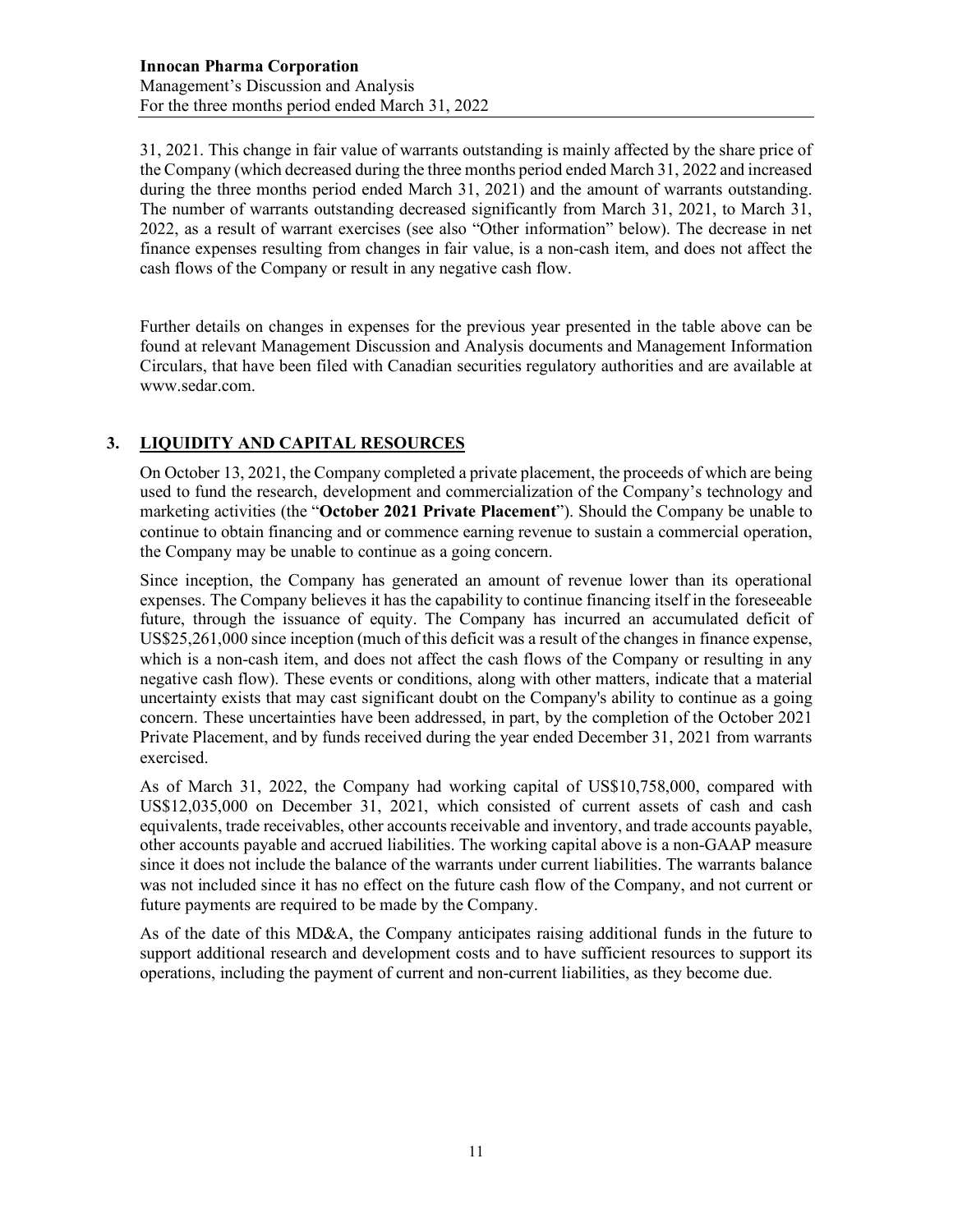### **Three Months Period Ended March 31, 2022, compared to the Three Months Period Ended March 31, 2021**

During the three months period ended March 31, 2022, the Company's overall position of cash and cash equivalents decreased by US\$1,501,000, compared to an increase of US\$2,059,000 in the three months period ended March 31, 2021.

This decrease in cash and cash equivalents can be mainly attributed to the following:

- The Company's net cash used in operating activities during the three months period ended March 31, 2022 amounted to US\$1,578,000 as compared to US\$1,894,000 for the three months period ended March 31, 2021. The decrease in net cash used in operating activities in the three months period ended March 31, 2022 is mainly attributed to the research agreement with Yissum, which ended during the second half of 2021, thus decreasing the research payment in the three months period ended March 31, 2022 compared to the three months period ended March 31, 2021. Other factors which contributed to the decrease in net cash used in operating activities are the increased revenues in the three months period ended March 31, 2022, and timing differences where certain payments, mainly research and development payments, were made at the beginning of January 2021 instead of December 2020.
- The Company's net cash used in financing activities during the three months period ended March 31, 2022 amounted to US\$12,000 as compared to net cash provided of US\$3,967,000 for the three months period ended March 31, 2021. This decrease in cash provided by financing activities during the three months period ended March 31, 2022 is attributed to cash received on January 2021 from a private placement closed on December 30, 2020, and to cash received from warrants exercised during the three months period ended March 31, 2021, which did not recur in the three months period ended March 31, 2022.
- Exchange rate fluctuations caused the Company's overall position of cash and cash equivalents to increase by US\$100,000.

## **4. TRANSACTIONS BETWEEN RELATED PARTIES**

Parties are considered to be related if one party has the ability, directly or indirectly, to control the other party or exercise significant influence over the other party in making operating and financial decisions. This would include the Company's senior management, who are considered to be key management personnel by the Company.

Parties are also related if they are subject to common control or significant influence. Related parties may be individuals or corporate entities. A transaction is considered to be a related party transaction when there is a transfer of resources or obligations between related parties.

The following table sets forth information concerning the total compensation paid to the named executive officers (the "**Named Executive Officers**") of the Company for the three months period ended March 31, 2022 and March 31, 2021.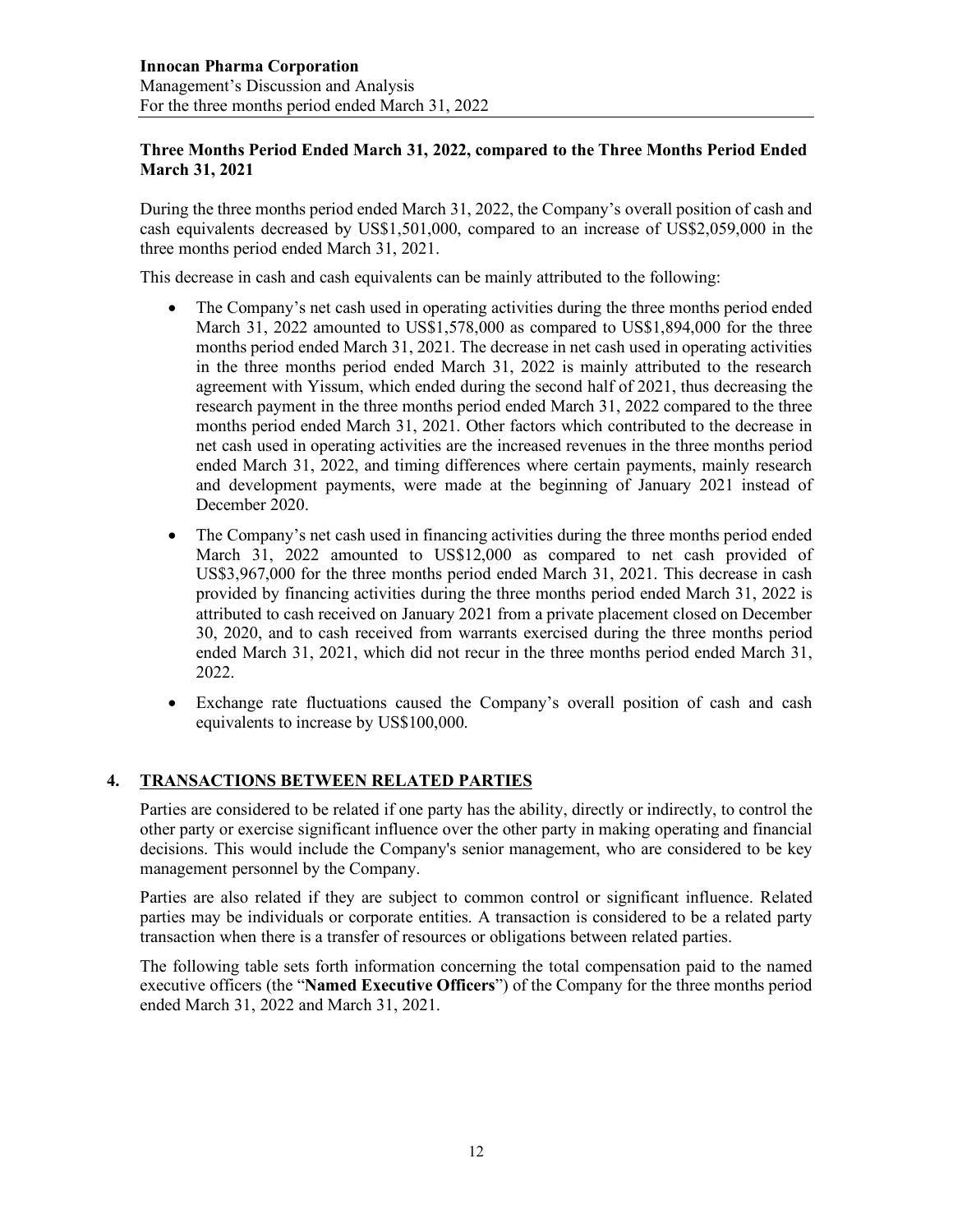#### **Innocan Pharma Corporation** Management's Discussion and Analysis For the three months period ended March 31, 2022

| (USD in thousands)       | Three months period ended<br>March 31, |      |  |
|--------------------------|----------------------------------------|------|--|
|                          | 2022                                   | 2021 |  |
| Management compensation  | 156                                    | 148  |  |
| Share-based compensation | 94                                     | 293  |  |

The Company has transactions with key management personnel.

|                                                                                                                                                              | As of<br>March 31, 2022<br>(USD in<br>thousands) | As of<br>December 31,<br>2021<br>(USD in<br>thousands) |
|--------------------------------------------------------------------------------------------------------------------------------------------------------------|--------------------------------------------------|--------------------------------------------------------|
| Balances owing to the CEO<br>Balances owing to the VP Business development<br>Balances owing to the Board of directors Chairman<br>Balances owing to the CFO | 42<br>4                                          | 41<br>າ<br>4                                           |

## **5. FINANCIAL INSTRUMENTS AND FINANCIAL RISK EXPOSURES**

The Company's financial instruments consist of cash and cash equivalents and, unless otherwise noted, it is management's opinion that the Company is not exposed to significant interest or credit risk arising from these financial instruments. The fair value of these financial instruments approximates their carrying values, unless otherwise noted.

Management understands that the Company is exposed to financial risk arising from fluctuations in foreign exchange rates and the degree of volatility of these rates as its operations are located in Israel, and the Company's functional and presentation currency is the USD. The Company does not use derivative instruments to reduce its exposure to foreign currency risk.

The Company is exposed in varying degrees to a variety of financial instrument related risks. The board of directors of the Company (the "**Board of Directors**") approves and monitors the risk management process. The overall objectives of the Board of Directors are to set policies that seek to reduce risk as far as possible without unduly affecting the Company's competitiveness and flexibility.

The type of risk exposure and the way in which such exposure is managed is as follows:

- *Credit Risk* The Company has no significant concentration of credit risk arising from operations. Management believes that the credit risk concentration with respect to financial instruments is remote.
- *Liquidity Risk* The Company's approach to managing liquidity risk is to ensure that it will have sufficient liquidity to meet liabilities as they come due by raising sufficient funds. As of March 31, 2022, the Company had a US\$10,758,000 working capital balance (December 31,  $2021 - US$12,035,000$ , see comment under "liquidity and capital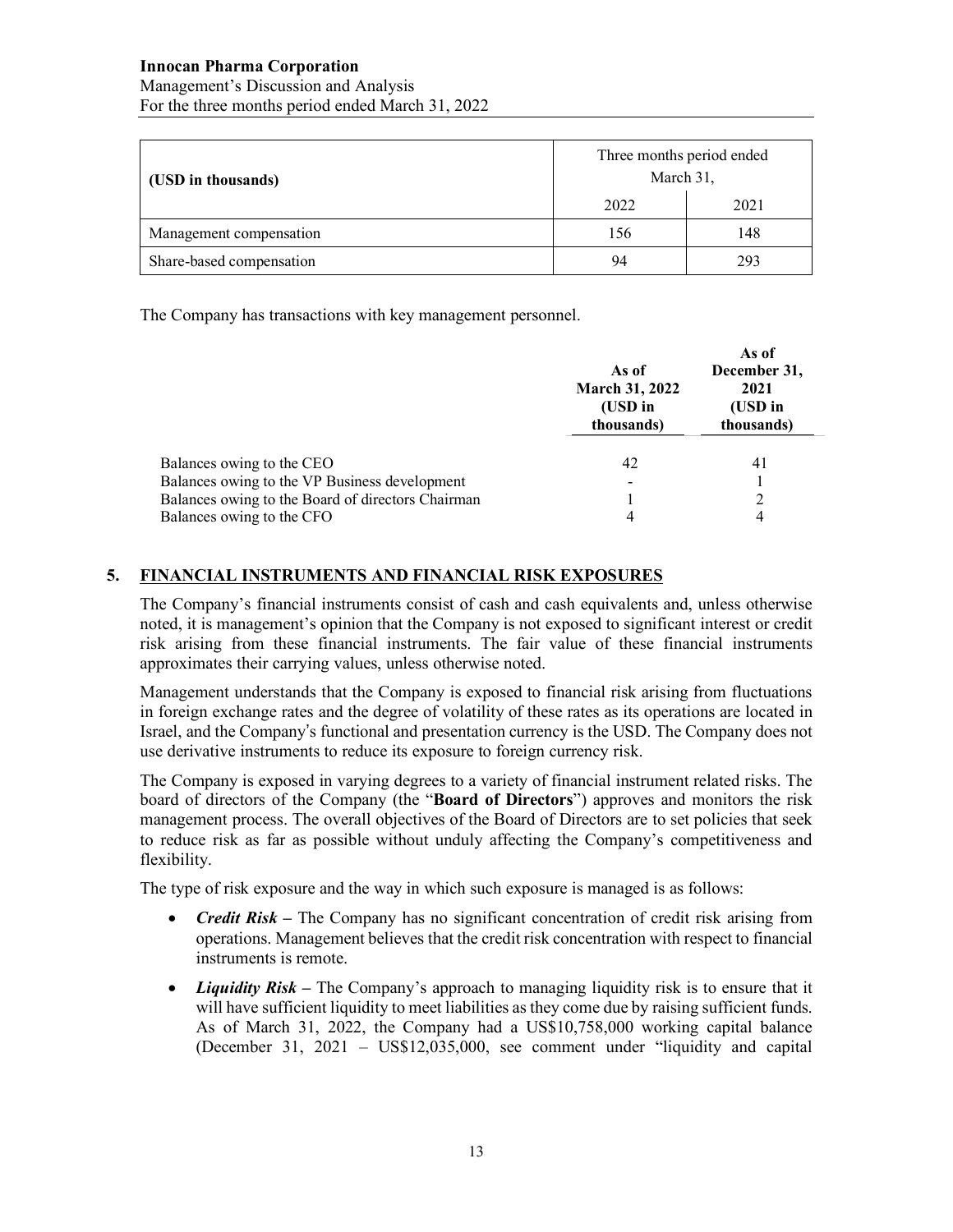resources" section above), and the Company has little exposure to liquidity risk, as it will balance expenditures with available working capital.

- *Market Risk* Competitive Conditions The pharmaceutical industry is characterized by extensive research efforts, rapid technological change and intense competition. Competition can be expected to increase as technological advances are made and commercial applications for pharmaceutical products increase. Competition in the pharmaceutical industry is based primarily on the following: product performance, efficacy, safety, ease of use and adaptability to various modes of administration, patient compliance, price, acceptance by physicians, marketing and distribution.
	- o The availability of patent protection in the pharmaceutical market, including the USA, the European Union, Canada and other jurisdictions of commercial interest and the ability to obtain governmental approval for testing, manufacturing and marketing are also important factors. The Company faces competing forces in each of its markets, however, owing to their sheer size, each market provides ample opportunity for a new player offering novel solutions to consumers of said market, to carve out a foothold, which it can use as a springboard for capturing additional market share and for extending into other related markets.
- *Interest Rate Risk* The Company has no interest-bearing debt. The Company's current policy is to invest excess cash in investment-grade short-term deposit certificates issued by its banking institutions. The Company periodically monitors its cash activity and is satisfied with the credit ratings of its banks.
- *Foreign Currency Risk* The Company is exposed to foreign exchange risk as its operations are conducted primarily in US dollars.
- *Fair Values* The carrying values of other receivables approximate their fair values due to their short terms to maturity. The cash is valued using quoted market prices in active markets.

# **6. CRITICAL ACCOUNTING ESTIMATES AND JUDGEMENTS**

The preparation of the financial statements to which this MD&A applies requires management to make estimates and assumptions that affect the reported amounts of assets and liabilities at the date of the financial statements and reported amounts of expenses during the reporting period. Actual outcomes could differ from these estimates. The financial statements include estimates which, by their nature, are uncertain. The impacts of such estimates are pervasive throughout the financial statements and may require accounting adjustments based on future occurrences. Revisions to accounting estimates are recognized in the period in which the estimate is revised and also in future periods when the revision affects both current and future periods.

Below is a list of the critical accounting estimates and judgments applied in this MD&A which may have a significant effect on the figures recognized in the financial statements.

## Derivative Fair Value Measurement

In October 2021, the Company issued 9,679,000 Common Shares and Common Warrants as part of the October 2021 Private Placement.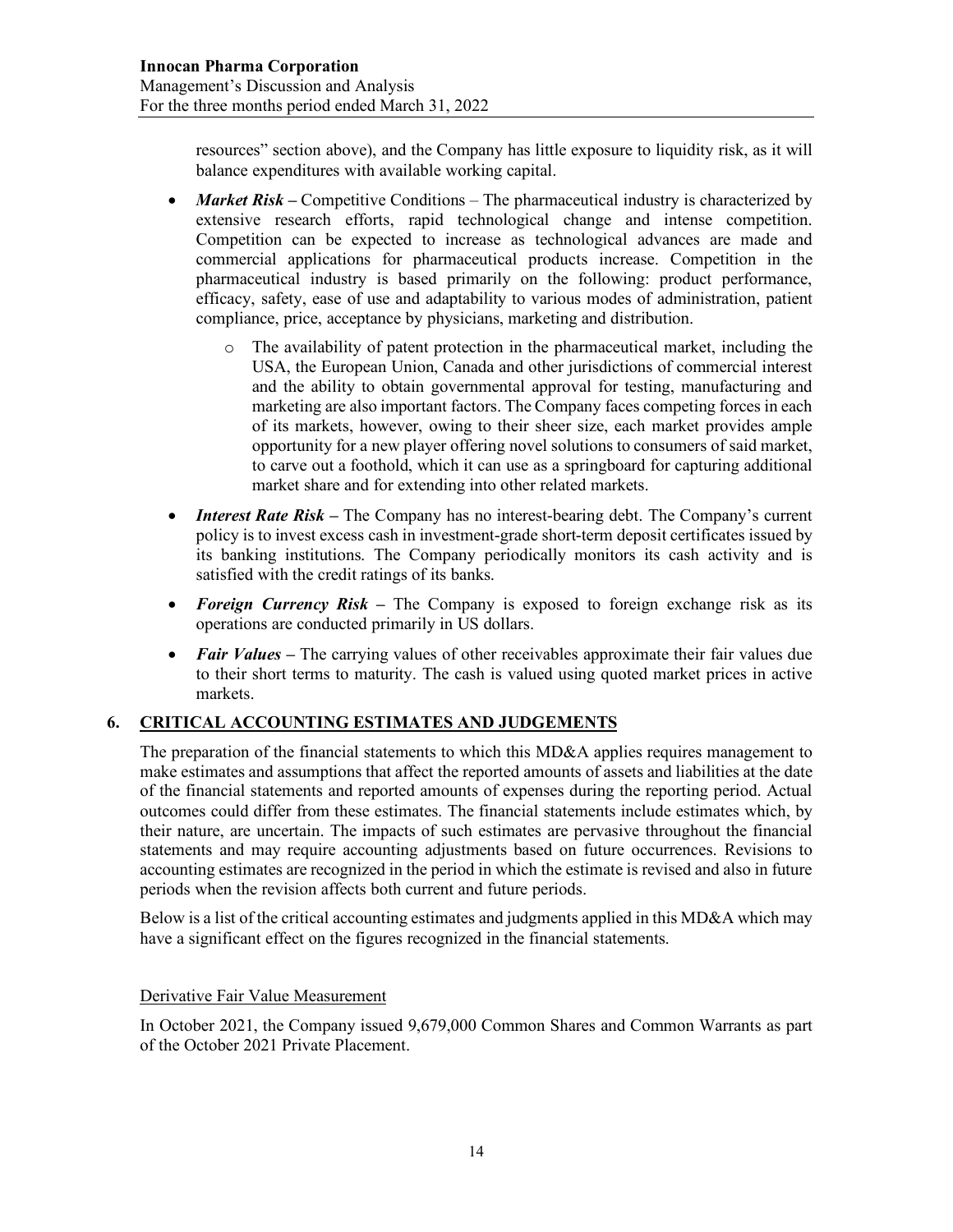The Common Warrants were recorded as a derivative financial liability and will be re-measured each reporting date, with changes in fair value recognized in finance expense (income), net. The derivative financial liability as at March 31, 2022 amounted to US\$2,089,000.

The fair value of the derivatives was obtained using a structural approach. This approach is based on the Black Scholes (1973) and Merton (1974) models, which imply that all corporate securities may be analyzed as a contingent claim on the Company assets, and therefore, their value may be modeled as financial derivative contracts.

## **7. ACCOUNTING STANDARDS ISSUED BUT NOT YET EFFECTIVE**

None.

## **8. FINANCIAL COMMITMENTS**

As of March 31, 2022, there is a restricted deposit in the amount of US\$25,000, which has been pledged as security to an Israeli bank to secure a credit line from the bank. In addition, deposits in the amount of US\$16,000, US\$22,000 and US\$20,000 were paid to secure rent, car lease and lab rent obligations, respectively.

In addition, the Company has research agreements with Yissum and Ramot. Under these agreements, the Company is committed to pay additional amounts during the term of the agreements, as detailed below:

| <b>Business activity</b> | <b>Agreement</b>                                          | <b>Commitment remained</b>                                                                                                                                                                                                                   |
|--------------------------|-----------------------------------------------------------|----------------------------------------------------------------------------------------------------------------------------------------------------------------------------------------------------------------------------------------------|
| CLX                      | Ramot License & Research Agreement                        | US\$907,000                                                                                                                                                                                                                                  |
| <b>LPT</b>               | Yissum Research & License Agreement                       | Agreement concluded. New<br>agreement is currently<br>under negotiation.<br>Commitment of USD<br>50,000 remained with<br>regards to amendment to the<br>agreement (see also<br>"Significant Financial<br>Developments during the<br>Period") |
| Topicals                 | No signed agreements carrying any<br>financial commitment | N/A                                                                                                                                                                                                                                          |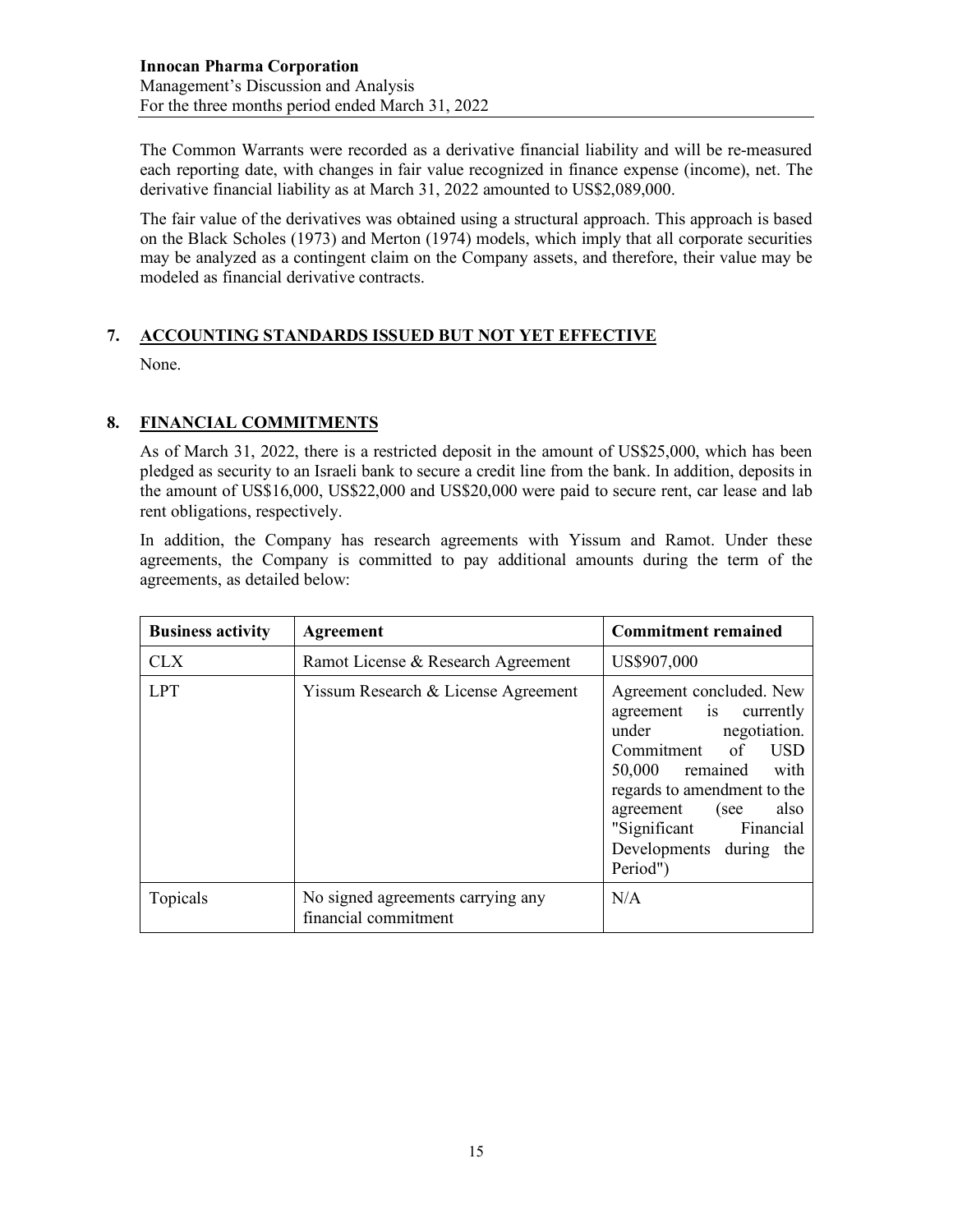### **9. OTHER INFORMATION**

The following details the Common Shares and warrants outstanding as of the date of this MD&A:

**Common Shares –** As of May 26, 2022, 248,518,197 Common Shares were issued and outstanding.

#### **Share Purchase Warrants**

| <b>Investors</b>           | Number Of<br><b>Warrants</b> | <b>Exercise</b><br>Price | <b>Exercisable at</b><br>May 26, 2022 | <b>Expiry</b><br>Date          |
|----------------------------|------------------------------|--------------------------|---------------------------------------|--------------------------------|
| 2020 Finder Warrants       | 302,233                      | CAD 0.25                 | 302,233                               | June 10, $2023^{(1)}$          |
| <b>Broker Compensation</b> | 80,764                       | CAD 0.18                 | 80,764                                | June 10, $2022^{\overline{2}}$ |
| Units                      |                              |                          |                                       |                                |
| <b>Broker Compensation</b> | 47,550                       | CAD 0.25                 | 47,550                                | June 10, $2023^{(2)}$          |
| <b>Warrants</b>            |                              |                          |                                       |                                |
| October 2021               | 9,679,000                    | CAD 1.10                 | 9,679,000                             | October 13,                    |
| <b>Common Warrants</b>     |                              |                          |                                       | $2026^{(3)}$                   |

Notes:

- (1) Each Finder Warrant entitles the holder thereof to acquire one Common Share at an exercise price of CAD 0.25 for a period of 36 months following June 10, 2020.
- (2) Each Broker Compensation Unit entitles the holder thereof to acquire one unit ("Compensation Unit") at an exercise price of CAD 0.18 for a period of 24 months following June 10, 2020. Each Compensation Unit is comprised of one Common Share and one warrant ("Broker Compensation Warrant"). Each Broker Compensation Warrant entitles the holder thereof to acquire one Common Share at an exercise price of CAD 0.25 for a period of 36 months following June 10, 2020.
- (3) Each Common Warrant entitles the holder thereof to acquire one Common Share at an exercise price of CAD 1.10 for a period of 60 months following October 13, 2021.

#### **Incentive Stock Options**

The Company has adopted a stock option plan (the "**Plan**"), which is intended to provide an incentive to retain, persons of training, experience, and ability, to attract new employees, officers, directors, consultants and service providers, to encourage the sense of proprietorship of such persons, and to stimulate the active interest of such persons in the development and financial success of the Company by providing them with opportunities to purchase Common shares of the Company pursuant to the Plan.

During the three months period ended March 31, 2022, the Company recorded an expense in the amount of US\$459,000 (US\$1,086,000 for the three months period ended March 31, 2021) with respect to the issuance of stock options under the Plan.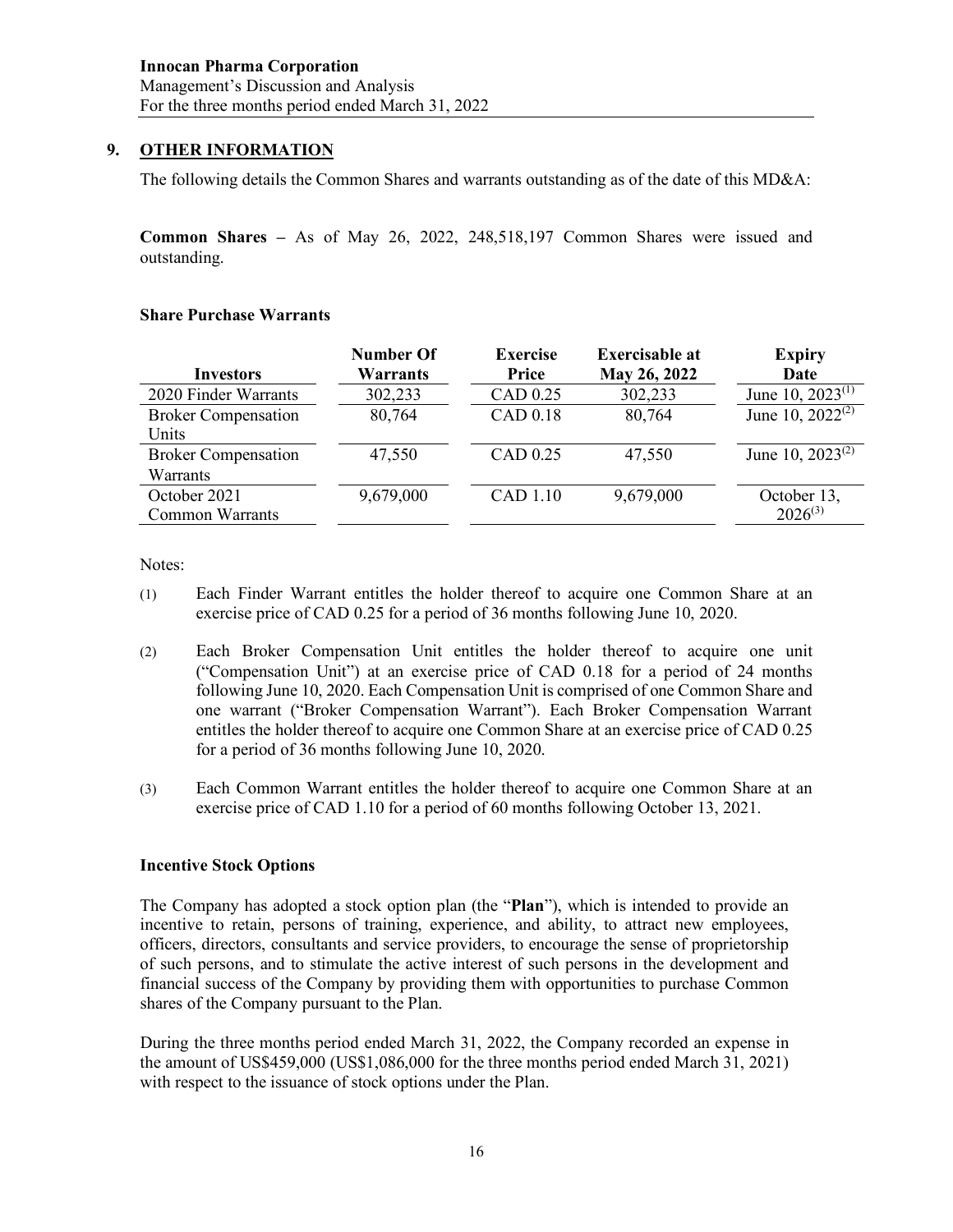#### **SUBSEQUENT EVENTS:**

On May 16, 2022, the Company filed and received a receipt for a short form base shelf prospectus with the securities regulatory authorities in each of the provinces and territories of Canada (the "**Base Shelf Prospectus**"). The Base Shelf Prospectus allows the Company to qualify the distribution of up to \$100,000,000 of common shares, warrants, units, and subscription receipts or any combination thereof (collectively, the "**Securities**"), during the 25-month period that the Base Shelf Prospectus remains effective. The specific terms of any offering of Securities under the Base Shelf Prospectus, including the use of proceeds from any offering, will be set forth in a prospectus supplement to the Base Shelf Prospectus, which will be filed with the applicable Canadian securities regulatory authorities in connection with any such offering.

## **10. RISKS AND UNCERTAINTIES**

#### **Risks Related to our Business and Industry**

#### *Going Concern*

The Company has financed itself by the issuance of Common Shares. In October 2021 the Company completed the October 2021 Private Placement. The consideration raised will continue to fund the research, development and commercialization of the technology and marketing activity until reaching sufficient operating profit. Should the Company be unable to continue to obtain outside financing and or commence earning revenue to sustain a commercial operation, the Company may be unable to continue as a going concern.

Since inception, the Company has not generated any material revenues and expects to continue to finance itself through raising adequate funds in the foreseeable future. In addition, the Company has incurred a net loss of US\$729,000 for the three months period ended March 31, 2022 and generated an accumulated deficit of US\$25,261,000 since inception. As of March 31, 2022, the Company has a positive working capital of US\$10,758,000 (see comment under liquidity and capital resources section above). These events or conditions, along with other matters, indicate that a material uncertainty exists that may cast significant doubt on the Company's ability to continue as a going concern. These uncertainties have been partially addressed by the October 2021 Private Placement, which was completed on October 13, 2021, and by funds received from warrants exercised during the year ended December 31, 2021.

#### *Regulatory Risks*

Successful execution of the Company's strategy is contingent, in part, upon compliance with regulatory requirements enacted by governmental authorities and obtaining all regulatory approvals, where necessary, for the sale of its products, including maintaining and renewing its licenses. The impact of regulations in the jurisdictions where the Company is looking to operate or sell its products, such as the compliance regimes under the Food and Drug Administration, European Medicines Agency, and Health Canada, any delays in obtaining, or failure to obtain regulatory approvals may significantly delay or impact the development of markets, products and sales initiatives and could have a material adverse effect on the business, financial condition and operating results of the Company.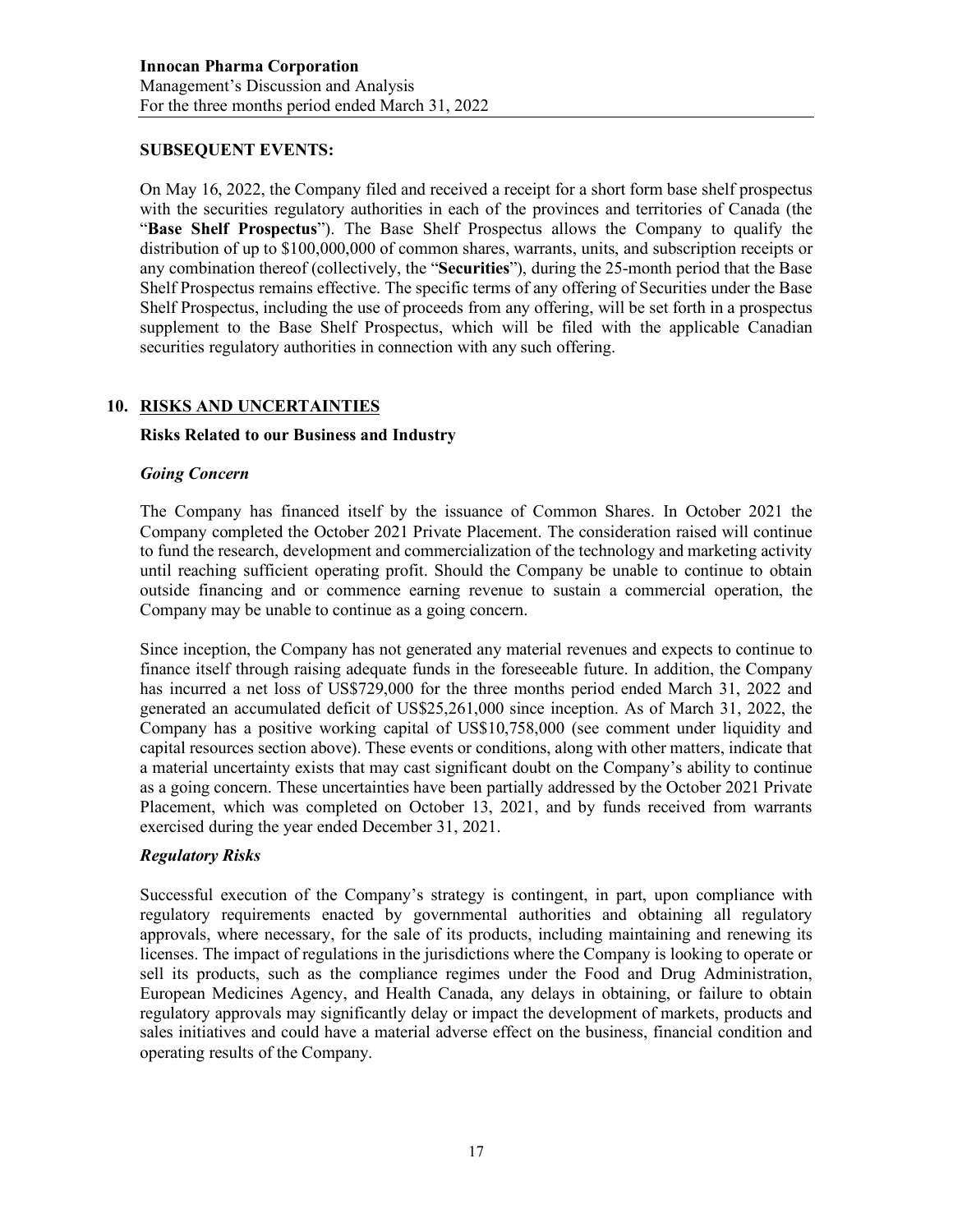The Company will incur ongoing costs and obligations related to regulatory compliance. Failure to comply with regulations may result in additional costs for corrective measures, penalties or in restrictions on the Company's operations. In addition, changes in regulations, more vigorous enforcement thereof or other unanticipated events could require extensive changes to the Company's operations, increased compliance costs or give rise to material liabilities, which could have a material adverse effect on the business, financial condition and operating results of the Company.

### *Change in laws, regulations and guidelines*

The Company's operations are subject to various laws, regulations and guidelines relating to the manufacture, management, packaging/labelling, advertising, sale, transportation, storage and disposal of pharmaceutical products but also including laws and regulations relating to drug, controlled substances, health and safety, the conduct of operations and the protection of the environment at the territories the Company is looking to be active. While to the knowledge of management, other than routine corrections that may be required by health authorities in the U.S., Canada and European Union from time to time, the Company is currently in compliance with all such laws. Changes to such laws, regulations and guidelines due to matters beyond the control of the Company may cause adverse effects to its operations.

The Company endeavors to comply with all relevant laws, regulations and guidelines in the countries that the Company is looking to be active. To the Company's knowledge, it is complying or is in the process of being assessed for compliance with all such laws, regulations and guidelines as described elsewhere in this MD&A.

## *Reliance on Key Contracts*

The Company is reliant on certain key commercial agreements, including the Yissum research and license agreement, in order to continue operations. These agreements may include options for termination by the other parties if the Company fails to meet certain development milestones, does not commercialize the products within a reasonable timeframe, or fails to file and maintain patents in certain jurisdictions. The loss of any of these key commercial agreements could materially adversely affect the Company's ability to execute its business plan and strategy, and it may not be able to find adequate replacements on a timely basis, or at all.

#### *Medical research of phytocannabinoids*

Research in Canada, the U.S. and internationally regarding the medical benefits, viability, safety, efficacy and dosing of cannabis or isolated phytocannabinoids remains in their early stages. There have been relatively few clinical trials on the benefits of cannabis or isolated phytocannabinoids. The statements made in this MD&A concerning the potential medical benefits of cannabinoids are based on published articles and reports with details of research studies and clinical trials, including those shown in the list of third-party studies summarized in the Company's initial public offering (IPO). As a result, the statements made in this MD&A are subject to the experimental parameters, qualifications and limitations in the studies that have been completed.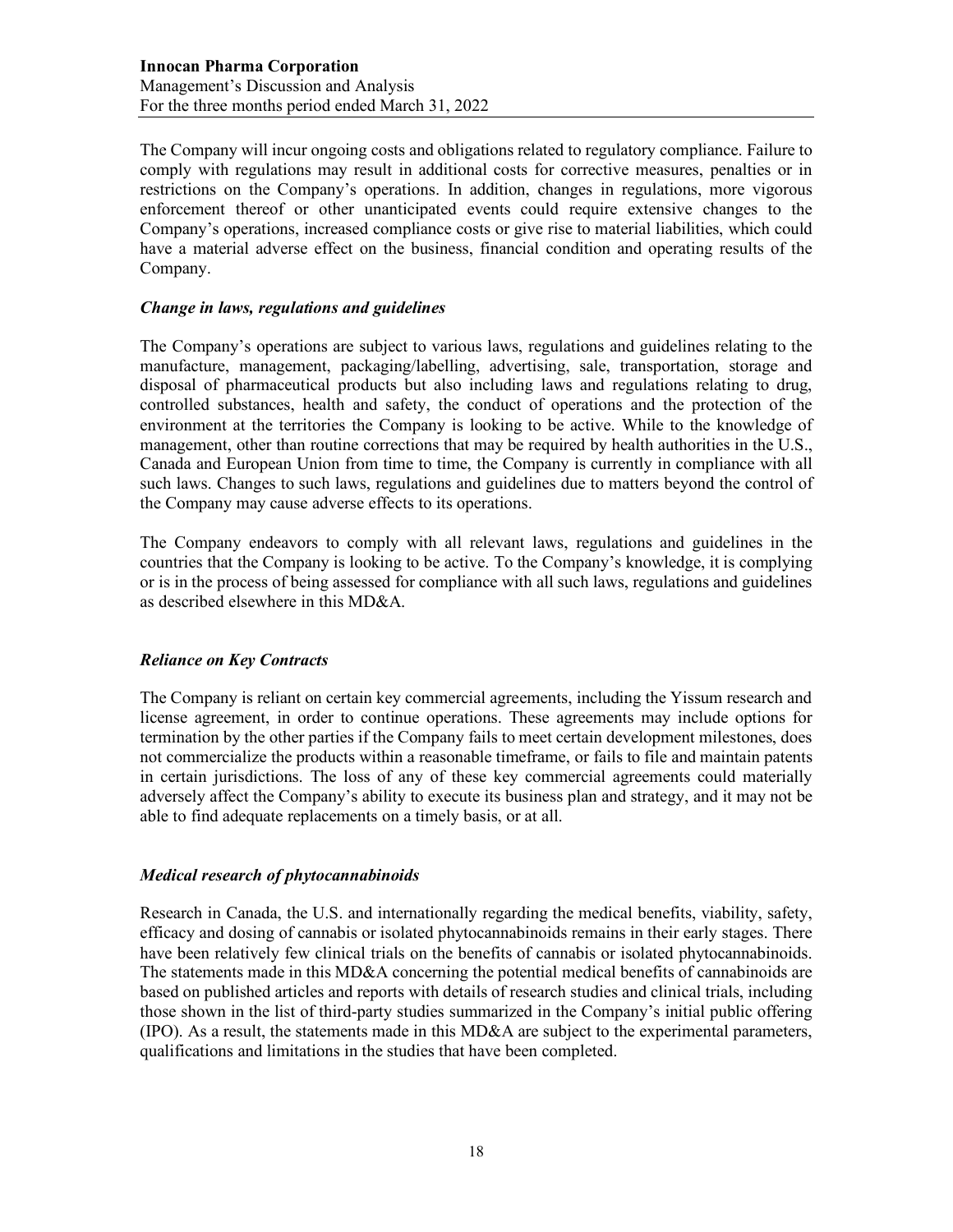## *We rely on management and need additional key personnel to grow our business, and the loss of key employees or inability to hire key personnel could harm our business.*

We believe our success has depended, and continues to depend, on the efforts and talents of our management team and employees. Our future success depends on our continuing ability to attract, develop, motivate and retain highly qualified and skilled employees. Qualified individuals are in high demand, and we may incur significant costs to attract and retain them. In addition, the loss of any of our senior management or key employees could materially adversely affect our ability to execute our business plan and strategy, and we may not be able to find adequate replacements on a timely basis, or at all. We do not maintain key person life insurance policies on any of our employees.

#### *Factors which may prevent realization of growth targets*

The Company is currently in the expansion stage from early development stage. There is a risk that expansion and development will not be achieved on time, on budget, or at all, as they can be adversely affected by a variety of factors, including some that are discussed elsewhere in these Risks and Uncertainties and the following:

- 1. failure or delays in obtaining, or conditions imposed by, regulatory approvals;
- 2. environmental pollution; non-performance by third party contractors; increases in materials or labour costs; construction performance falling below expected levels of output or efficiency;
- 3. breakdown, aging or failure of equipment or processes;
- 4. contractor or operator errors;
- 5. operational inefficiencies;
- 6. labour disputes, disruptions or declines in productivity; inability to attract sufficient numbers of qualified workers; disruption in the supply of energy and utilities; and
- 7. major incidents and/or catastrophic events such as fires, explosions, or storms.

As a result, there is a risk that the Company may not have product or sufficient product available to meet the anticipated demand or to meet future demand when it arises.

## *Additional financing*

There is no guarantee that the Company will be able to execute on its strategy. The continued development of the Company may require additional financing. The failure to raise such capital could result in the delay or indefinite postponement of the current business strategy or the Company ceasing to carry on business. There can be no assurance that additional capital or other types of financing will be available if needed or that, if available, the terms of such financing will be favorable to the Company. If additional funds are raised through issuances of equity or convertible debt securities, existing shareholders could suffer significant dilution, and any new equity securities issued could have rights, preferences and privileges superior to those of holders of Common Shares. In addition, from time to time, the Company may enter into transactions to acquire assets or the shares of other companies. These transactions may be financed wholly or partially with debt, which may temporarily increase the Company's debt levels above industry standards. Any debt financing secured in the future could involve restrictive covenants relating to capital raising activities and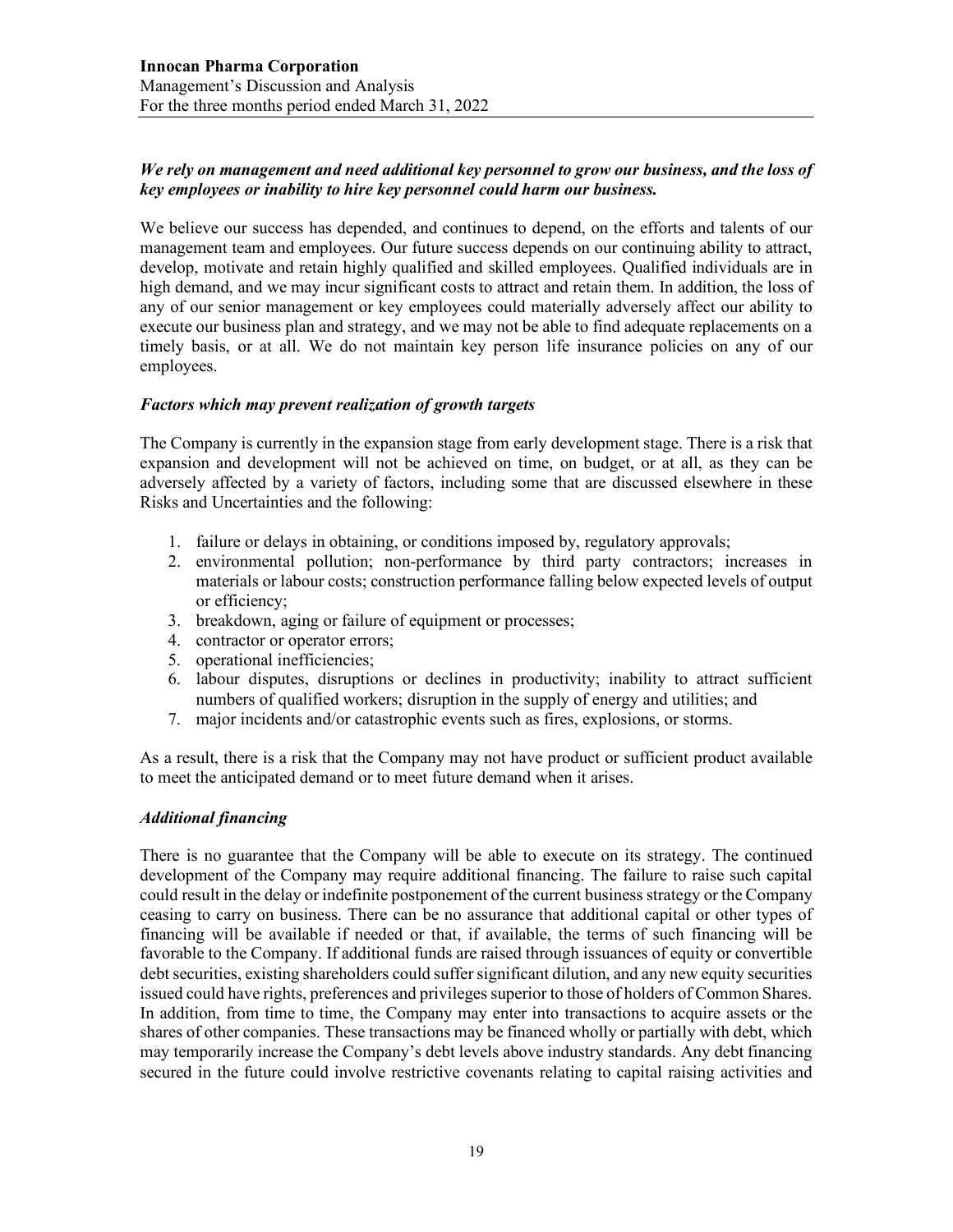other financial and operational matters, which may make it more difficult for the Company to obtain additional capital and to pursue business opportunities, including potential acquisitions. Debt financings may contain provisions, which, if breached, may entitle lenders to accelerate repayment of loans and there is no assurance that the Company would be able to repay such loans in such an event or prevent the enforcement of security granted pursuant to such debt financing. The Company may require additional financing to fund its operations to the point where it is generating positive cash flow. Negative cash flow may restrict the Company's ability to pursue its business objectives.

### *Competition*

There is potential that the Company will face intense competition from other companies, some of which can be expected to have more financial resources and manufacturing and marketing experience than the Company. Increased competition by larger and better financed competitors could materially and adversely affect the business, financial condition and results of operations of the Company.

#### *Research and development and product obsolescence*

Rapidly changing markets, technology, emerging industry standards and frequent introduction of new products characterize the Company's business. The introduction of new products embodying new technologies, including new manufacturing processes, and the emergence of new industry standards may render the Company's products obsolete, less competitive or less marketable. The process of developing the Company's products is complex and requires significant continuing costs, development efforts and third party commitments The Company's failure to develop new technologies and products and the obsolescence of existing technologies could adversely affect the business, financial condition and operating results of the Company. The Company may be unable to anticipate changes in its potential customer requirements that could make the Company's existing technology obsolete. The Company's success will depend, in part, on its ability to continue to enhance its existing technologies, develop new technology that addresses the increasing sophistication and varied needs of the market, and respond to technological advances and emerging industry standards and practices on a timely and cost-effective basis. The development of the Company's proprietary technology entails significant technical and business risks. The Company may not be successful in using its new technologies or exploiting its niche markets effectively or adapting its businesses to evolving customer or medical requirements or preferences or emerging industry standards.

#### *Transportation risks*

Due to the perishable and premium nature of the Company's products, the Company will depend on fast and efficient third party transportation services to distribute its product. Any prolonged disruption of third party transportation services could have an adverse effect on the financial condition and results of operations of the Company. Rising costs associated with the third party transportation services used by the Company to ship its products may also adversely impact the business of the Company and its ability to operate profitably.

Due to the nature of the Company's products, security of the product during transportation to and from the Company's facilities is of the utmost concern. A breach of security during transport or delivery could have a material and adverse effect on the business, financial condition and operating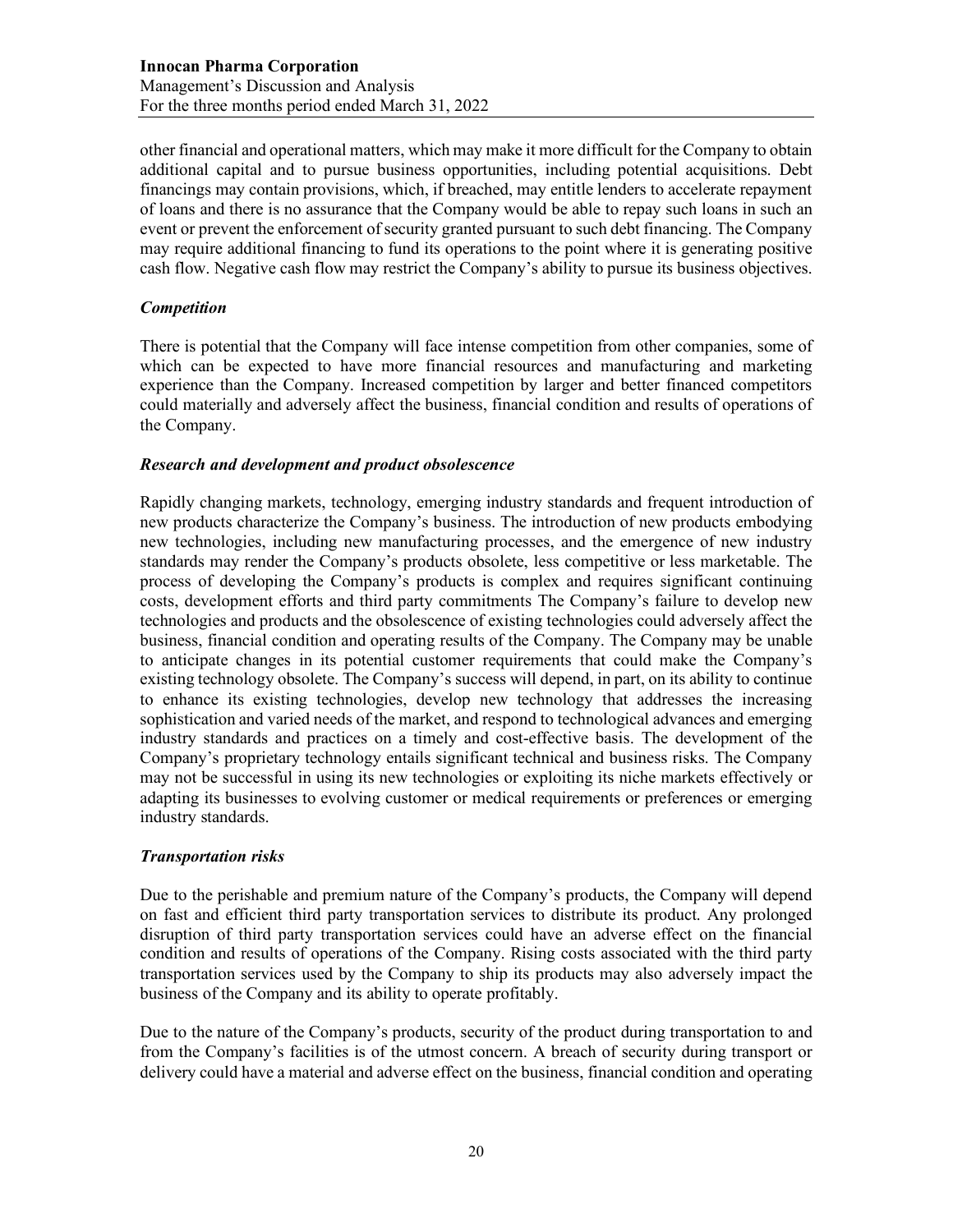results of the Company. Any breach of the security measures during transport or delivery, including any failure to comply with recommendations or requirements of Health Canada, could also have an impact on the Company's ability to continue operating under its licenses or the prospect of renewing its licenses.

#### *We may be subject to unfavourable publicity or consumer perception*

The Company believes the medical cannabis industry is highly dependent upon consumer perception regarding the safety, efficacy and quality of the medical cannabis produced. Consumer perception of the Company's products can be significantly influenced by scientific research or findings, regulatory investigations, litigation, media attention and other publicity regarding the consumption of medical cannabis products. There can be no assurance that future scientific research, findings, regulatory proceedings, litigation, media attention or other research findings or publicity will be favourable to the medical cannabis market or any particular product, or consistent with earlier publicity. Future research reports, findings, regulatory proceedings, litigation, media attention or other publicity that are perceived as less favourable than, or that question, earlier research reports, findings or publicity could have a material adverse effect on the demand for the Company's products and the business, results of operations, financial condition and cash flows of the Company. The Company's dependence upon consumer perceptions means that adverse scientific research reports, findings, regulatory proceedings, litigation, media attention or other publicity, whether or not accurate or with merit, could have a material adverse effect on the Company, the demand for the Company's products, and the business, results of operations, financial condition and cash flows of the Company. Further, adverse publicity reports or other media attention regarding the safety, efficacy and quality of medical cannabis in general, or the Company's products specifically, or associating the consumption of medical cannabis with illness or other negative effects or events, could have such a material adverse effect. Such adverse publicity reports or other media attention could arise even if the adverse effects associated with such products resulted from consumers' failure to consume such products legally, appropriately or as directed.

#### *Product liability*

As a manufacturer and distributor of products designed to be ingested by humans, the Company faces an inherent risk of exposure to product liability claims, regulatory action and litigation if its products are alleged to have caused significant loss or injury. In addition, the manufacture and sale of cannabis products involve the risk of injury to consumers due to tampering by unauthorized third parties or product contamination. Previously unknown adverse reactions resulting from human consumption of cannabis products alone or in combination with other medications or substances could occur. The Company may be subject to various product liability claims, including, among others, that the products produced by the Company caused injury or illness, include inadequate instructions for use or include inadequate warnings concerning possible side effects or interactions with other substances. A product liability claim or regulatory action against the Company could result in increased costs, could adversely affect the Company's reputation with its clients and consumers generally, and could have a material adverse effect on the business, financial condition and operating results of the Company. There can be no assurances that the Company will be able to obtain or maintain product liability insurance on acceptable terms or with adequate coverage against potential liabilities. Such insurance is expensive and may not be available in the future on acceptable terms, or at all. The inability to obtain sufficient insurance coverage on reasonable terms or to otherwise protect against potential product liability claims could prevent or inhibit the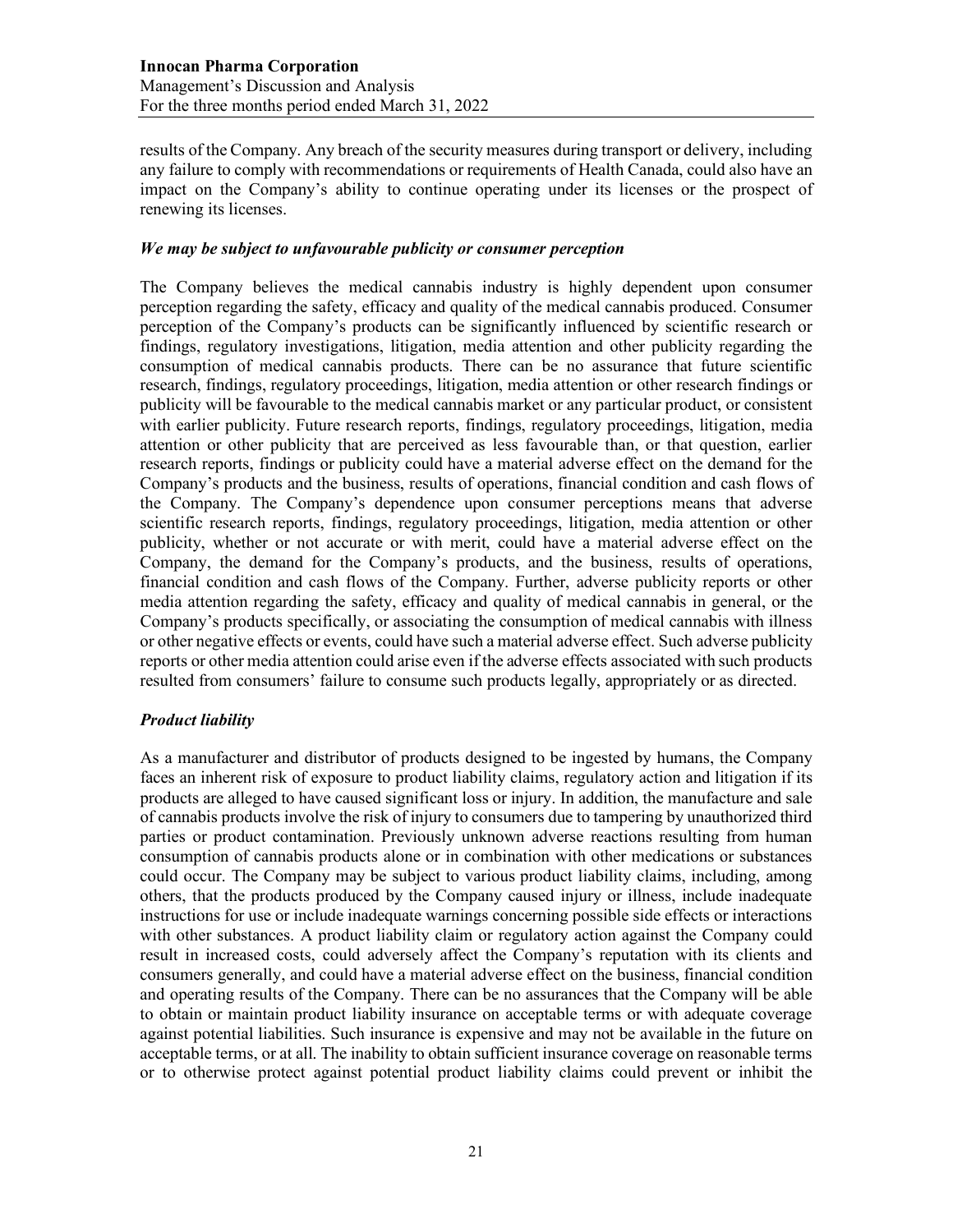commercialization of products.

#### *Product recalls*

Manufacturers and distributors of products are sometimes subject to the recall or return of their products for a variety of reasons, including product defects, such as contamination, unintended harmful side effects or interactions with other substances, packaging safety and inadequate or inaccurate labeling disclosure. If any of the products produced by the Company are recalled due to an alleged product defect or for any other reason, the Company could be required to incur the unexpected expense of the recall and any legal proceedings that might arise in connection with the recall. The Company may lose a significant amount of sales and may not be able to replace those sales at an acceptable margin or at all. In addition, a product recall may require significant management attention. Although the Company has detailed procedures in place for testing finished products, there can be no assurance that any quality, potency or contamination problems will be detected in time to avoid unforeseen product recalls, regulatory action or lawsuits. Additionally, if one of the products produced by the Company were subject to recall, the image of that product and the Company could be harmed. A recall for any of the foregoing reasons could lead to decreased demand for products produced by the Company and could have a material adverse effect on the results of operations and financial condition of the Company. Additionally, product recalls may lead to increased scrutiny of the operations of the Company by Health Canada or other regulatory agencies, requiring further management attention and potential legal fees and other expenses.

#### *Reliance on key inputs*

The Company's business is dependent on a number of key inputs and their related costs including raw materials and supplies related to its growing operations, as well as electricity, water and other local utilities. Any significant interruption or negative change in the availability or economics of the supply chain for key inputs could materially impact the business, financial condition and operating results of the Company. Any inability to secure required supplies and services or to do so on appropriate terms could have a materially adverse impact on the business, financial condition and operating results of the Company.

#### *Dependence on suppliers and skilled labour*

The Company is dependent on various suppliers for inputs for its commercial products, in particular, the availability of CBD will vary in various target markets, depending on national regulations and supply levels.

#### *Difficulty to forecast*

The Company must rely largely on its own market research to forecast sales as detailed forecasts are not generally obtainable from other sources at this early stage of the cannabis pharmaceutical industry in North America and Europe. A failure in the demand for its products to materialize as a result of competition, technological change or other factors could have a material adverse effect on the business, results of operations and financial condition of the Company.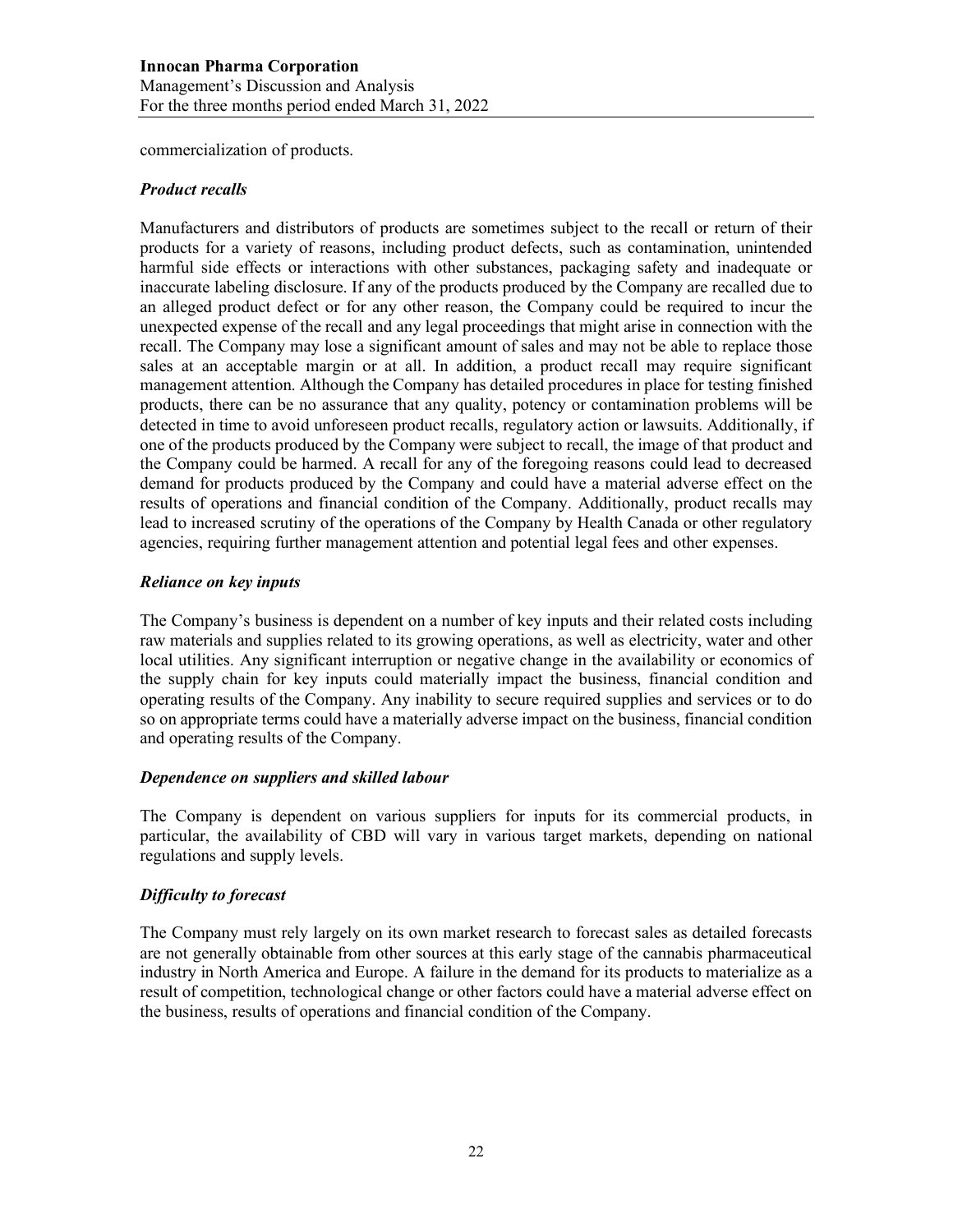## *Operating risk and insurance coverage*

The Company has insurance to protect its assets, operations and employees. While the Company believes its insurance coverage addresses all material risks to which it is exposed and is adequate and customary in its current state of operations, such insurance is subject to coverage limits and exclusions and may not be available for the risks and hazards to which the Company is exposed. In addition, no assurance can be given that such insurance will be adequate to cover the Company's liabilities or will be generally available in the future or, if available, that premiums will be commercially justifiable. If the Company were to incur substantial liability and such damages were not covered by insurance or were in excess of policy limits, or if the Company were to incur such liability at a time when it is not able to obtain liability insurance, its business, results of operations and financial condition could be materially adversely affected.

## *Management of growth*

The Company may be subject to growth-related risks, including capacity constraints and pressure on its internal systems and controls. The ability of the Company to manage growth effectively will require it to continue to implement and improve its operational and financial systems and to expand, train and manage its employee base. The inability of the Company to deal with this growth may have a material adverse effect on the Company's business, financial condition, results of operations and prospects.

## *Conflicts of interest*

The Company may be subject to various potential conflicts of interest because of the fact that some of its officers and directors may be engaged in a range of business activities. In addition, the Company's executive officers and directors may devote time to their outside business interests, so long as such activities do not materially or adversely interfere with their duties to the Company. In some cases, the Company's executive officers and directors may have fiduciary obligations associated with these business interests that interfere with their ability to devote time to the Company's business and affairs and that could adversely affect the Company's operations. These business interests could require significant time and attention of the Company's executive officers and directors.

In addition, the Company may also become involved in other transactions which conflict with the interests of its directors and the officers who may from time to time deal with persons, firms, institutions or Companies with which the Company may be dealing, or which may be seeking investments similar to those desired by it. The interests of these persons could conflict with those of the Company. In addition, from time to time, these persons may be competing with the Company for available investment opportunities. Conflicts of interest, if any, will be subject to the procedures and remedies provided under applicable laws. In particular, in the event that such a conflict of interest arises at a meeting of the Company's directors, a director who has such a conflict will abstain from voting for or against the approval of such participation or such terms. In accordance with applicable laws, the directors of the Company are required to act honestly, in good faith and in the best interests of the Company.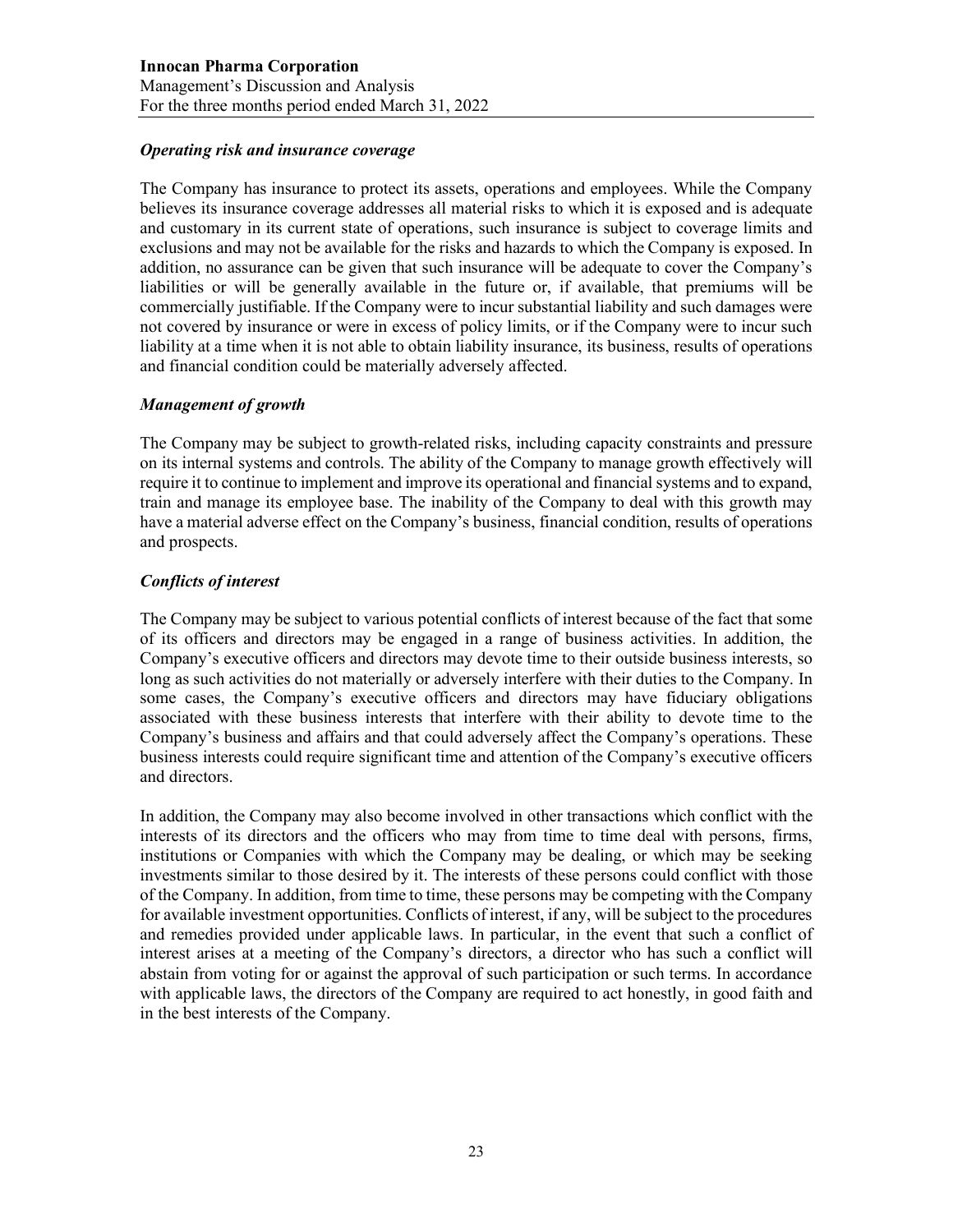### *We are subject to environmental regulations and risks*

The Company's operations are subject to environmental regulation in the various jurisdictions in which it operates. These regulations mandate, among other things, the maintenance of air and water quality standards and land reclamation. They also set forth limitations on the generation, transportation, storage and disposal of solid and hazardous waste. Environmental legislation is evolving in a manner which will require stricter standards and enforcement, increased fines and penalties for non-compliance, more stringent environmental assessments of proposed projects and a heightened degree of responsibility for companies and their officers, directors and employees. There is no assurance that future changes in environmental regulation, if any, will not adversely affect the business, financial condition and operating results of the Company.

Government approvals and permits are current and may in the future be required in connection with the Company's operations. To the extent such approvals are required and not obtained, the Company may be curtailed or prohibited from its proposed production of medical cannabis or from proceeding with the development of its operations as currently proposed.

Failure to comply with applicable laws, regulations and permitting requirements may result in enforcement actions thereunder, including orders issued by regulatory or judicial authorities causing operations to cease or be curtailed, and may include corrective measures requiring capital expenditures, installation of additional equipment, or remedial actions. The Company may be required to compensate those suffering loss or damage by reason of its operations and may have civil or criminal fines or penalties imposed for violations of applicable laws or regulations.

#### *In certain circumstances, the Company's reputation could be damaged*

Damage to the Company's reputation can be the result of the actual or perceived occurrence of any number of events, and could include any negative publicity, whether true or not. The increased usage of social media and other web-based tools used to generate, publish and discuss usergenerated content and to connect with other users has made it increasingly easier for individuals and groups to communicate and share opinions and views in regard to the Company and its activities, whether true or not. Although the Company believes that it operates in a manner that is respectful to all stakeholders and that it takes care in protecting its image and reputation, the Company does not ultimately have direct control over how it is perceived by others. Reputation loss may result in decreased investor confidence, increased challenges in developing and maintaining community relations and an impediment to the Company's overall ability to advance its projects, thereby having a material adverse impact on financial performance, financial condition, cash flows and growth prospects.

#### *Third party reputational risk*

The parties with which the Company does business may perceive that they are exposed to reputational risk as a result of the Company's medical cannabis business activities. This may impact the Company's ability to retain current partners, such as its banking relationship, or source future partners as required for growth or future expansion in Canada or the USA. Failure to establish or maintain business relationships could have a material adverse effect on the Company.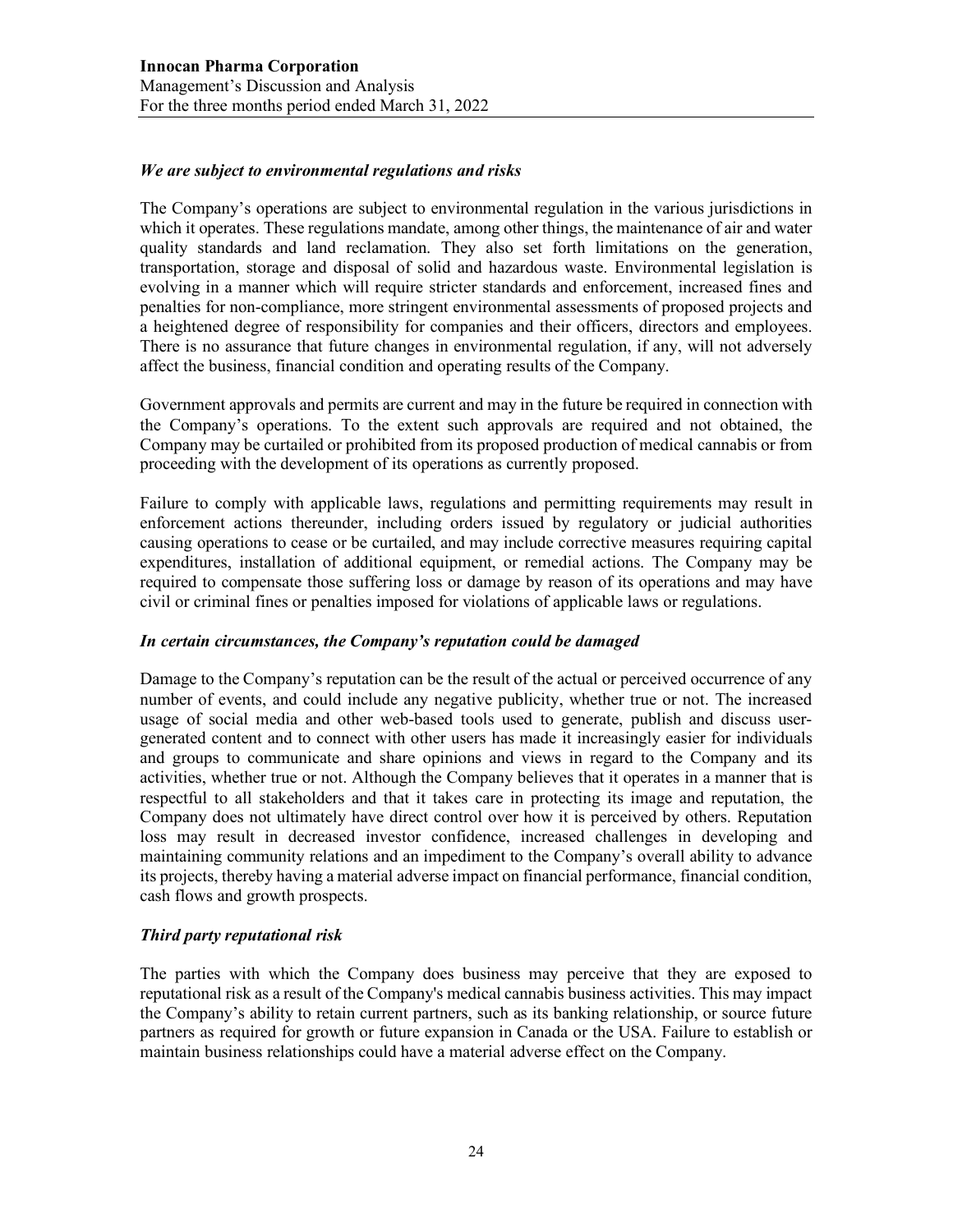## *Changes to safety, health and environmental regulations could have a material effect on future operations*

Safety, health and environmental legislation affects nearly all aspects of the Company's operations including product development, working conditions, waste disposal and emission controls. Compliance with safety, health and environmental legislation can require significant expenditures and failure to comply with such safety, health and environmental legislation may result in the imposition of fines and penalties, the temporary or permanent suspension of operations, clean-up costs resulting from contaminated properties, damages and the loss of important permits. Exposure to these liabilities arises not only from the Company's existing operations, but from operations that have been closed or sold to third parties. The Company could also be held liable for worker exposure to hazardous substances and for accidents causing injury or death. There can be no assurances that the Company will at all times be in compliance with all safety, health and environmental regulations or that steps to achieve compliance would not materially adversely affect the Company's business.

Safety, health and environmental laws and regulations are evolving in all jurisdictions where the Company has activities. The Company is not able to determine the specific impact that future changes in safety, health and environmental laws and regulations may have on its operations and activities, and its resulting financial position; however, the Company anticipates that capital expenditures and operating expenses will increase in the future as a result of the implementation of new and increasingly stringent safety, health and environmental regulation. Further changes in safety, health and environmental laws, new information on existing safety, health and environmental conditions or other events, including legal proceedings based upon such conditions or an inability to obtain necessary permits, may require increased financial reserves or compliance expenditures or otherwise have a material adverse effect on the Company.

#### *Disruption of Supply Chain*

Conditions or events including, but not limited to, those listed below could disrupt the Company's supply chains, interrupt operations at its facilities, increase operating expenses, resulting in loss of sales, delayed performance of contractual obligations or require additional expenditures to be incurred:

- (a) extraordinary weather conditions or natural disasters such as hurricanes, tornadoes, floods, fires, extreme heat, earthquakes, etc.;
- (b) a local, regional, national or international outbreak of a contagious disease, including the Coronavirus, Middle East Respiratory Syndrome, Severe Acute Respiratory Syndrome, H1N1 influenza virus, avian flu, or any other similar illness could result in a general or acute decline in economic activity;
- (c) political instability, social and labour unrest, war or terrorism; and
- (d) interruptions in the availability of basic commercial and social services and infrastructure including power and water shortages, and shipping and freight forwarding services including via air, sea, rail and road.

#### *Information systems security threats*

The Company has entered into agreements with third parties for hardware, software,